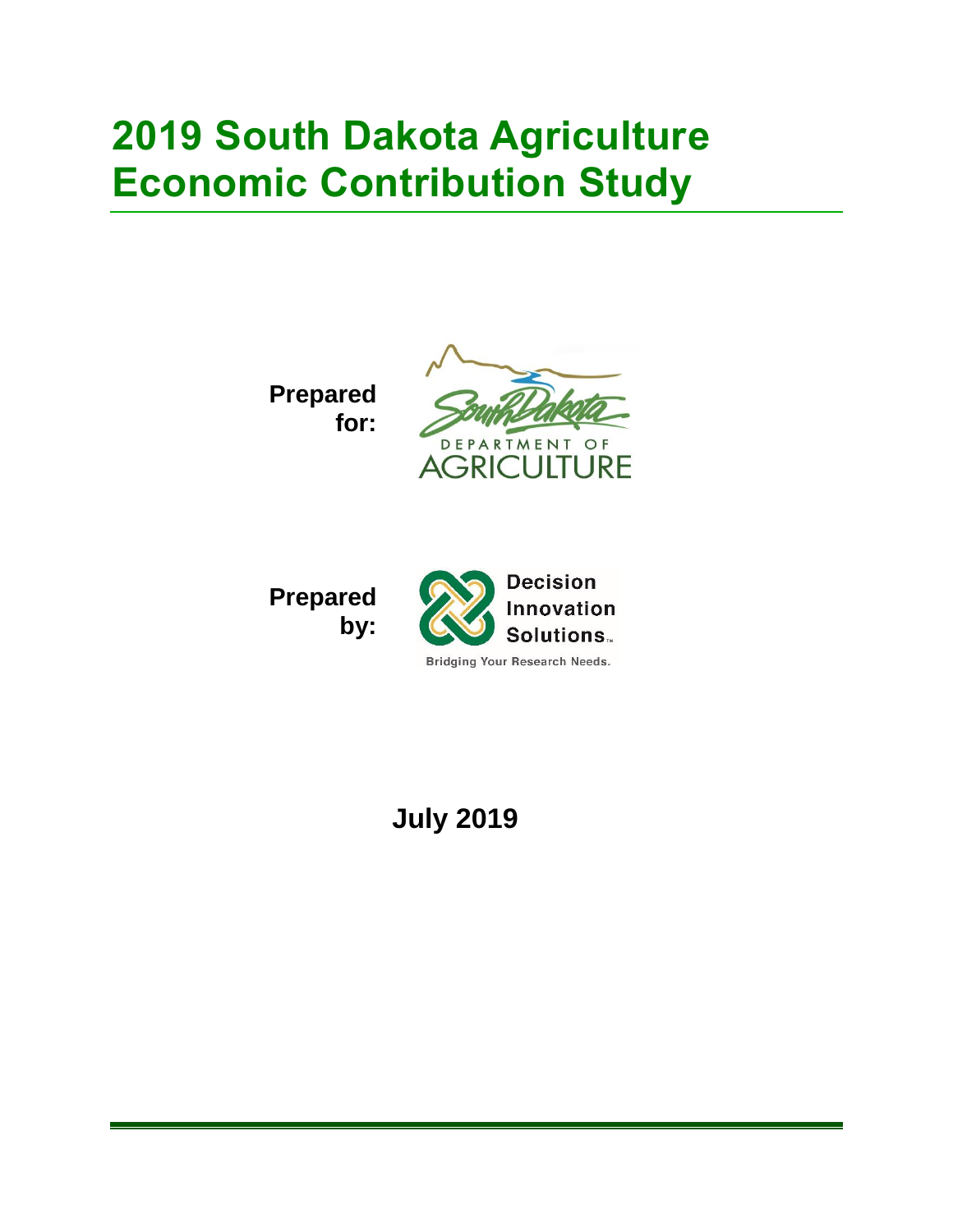## **Contents**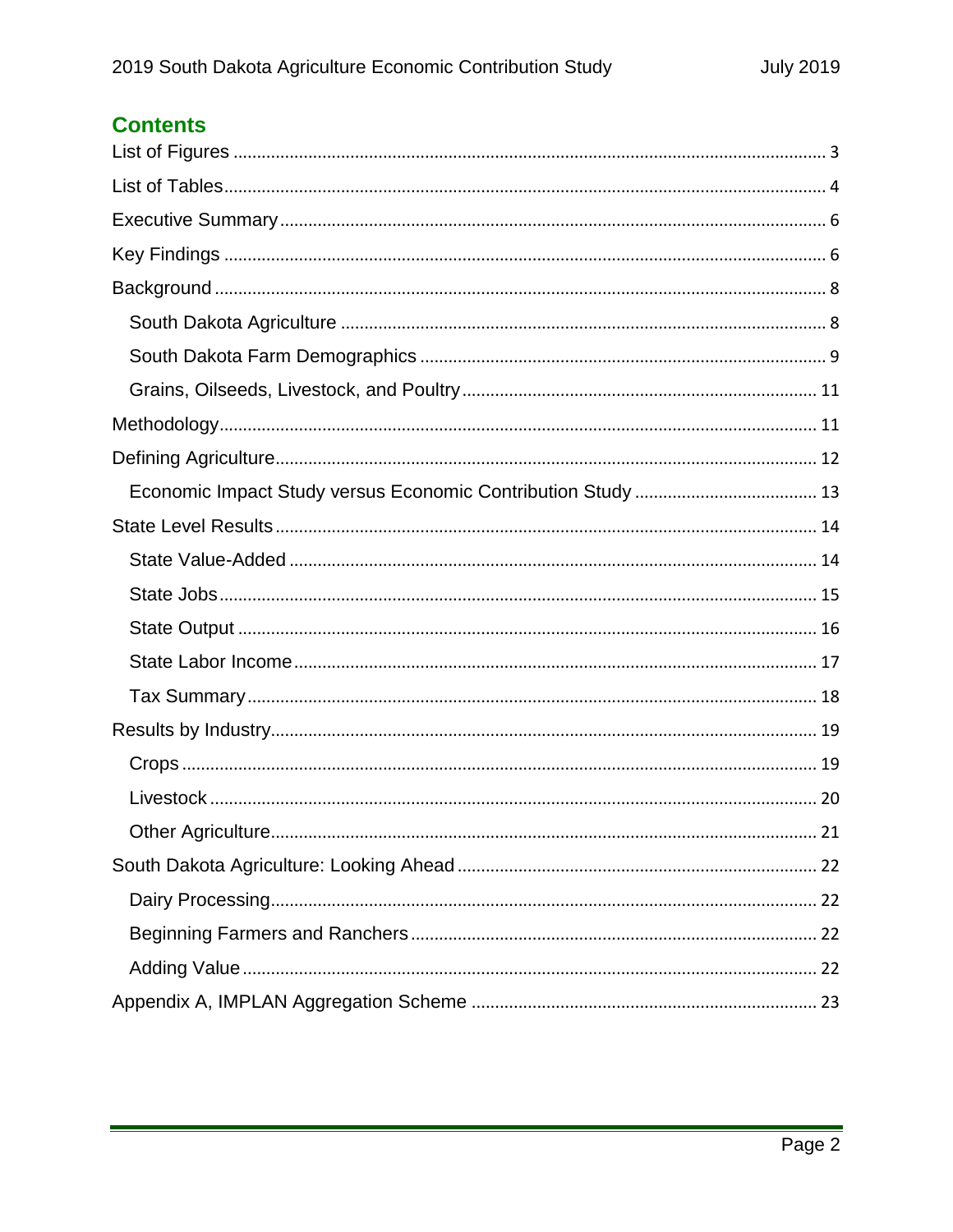# <span id="page-2-0"></span>**List of Figures**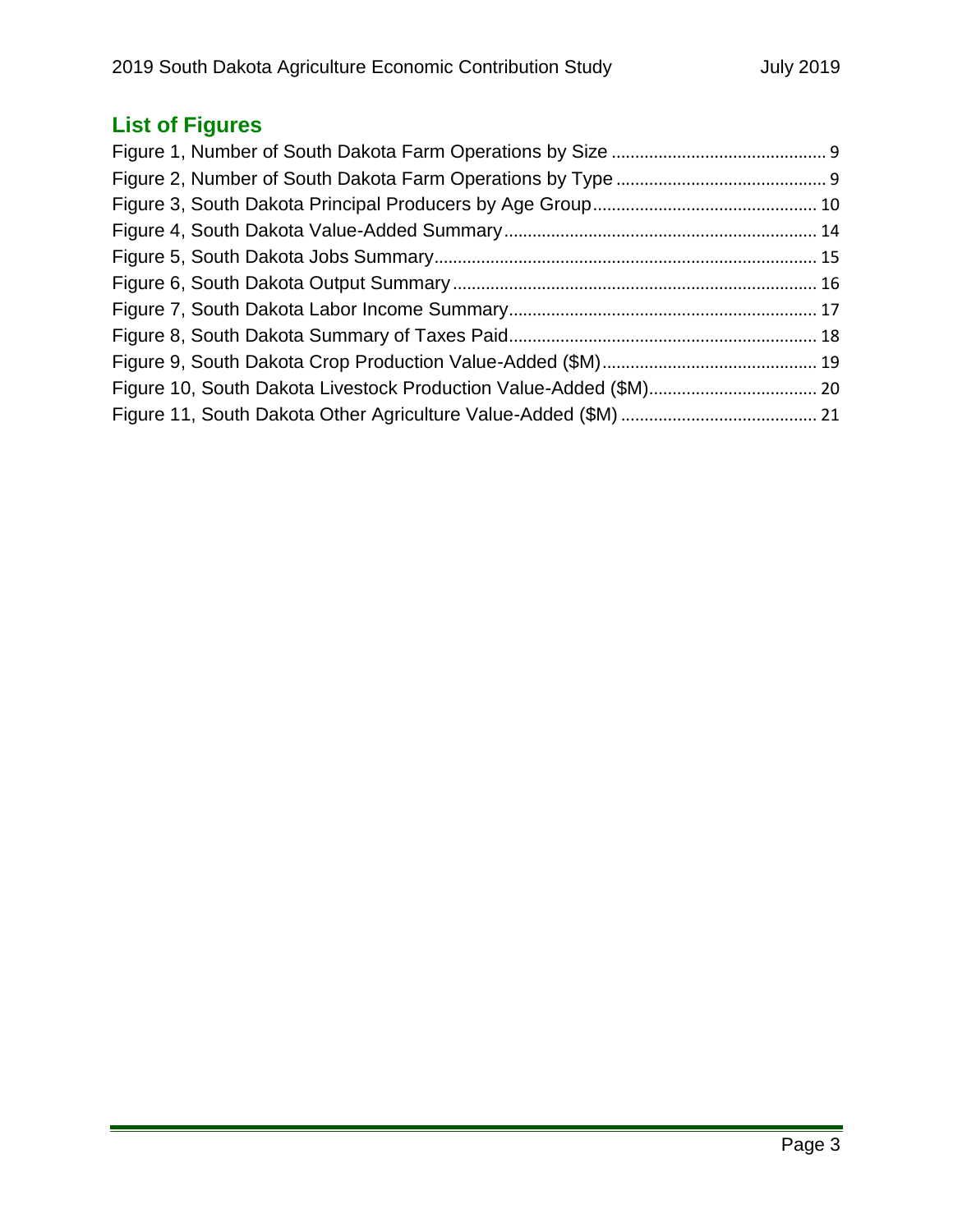# <span id="page-3-0"></span>**List of Tables**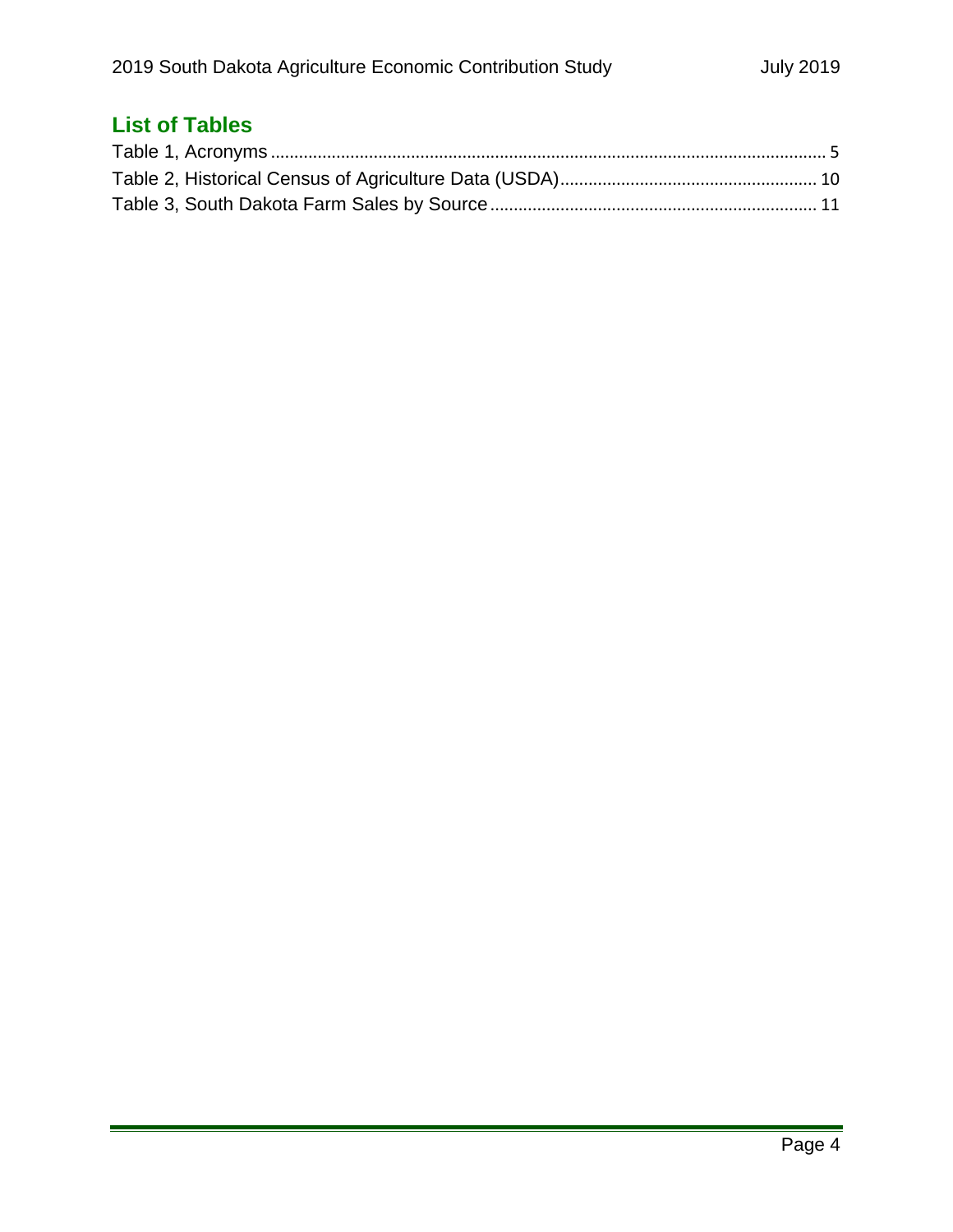## **Table 1, Acronyms**

| Acronym          | <b>Description</b>                                                                   |
|------------------|--------------------------------------------------------------------------------------|
| <b>USDA</b>      | United States Department of Agriculture                                              |
| <b>USDA/NASS</b> | United States Department of Agriculture, National Agricultural Statistics<br>Service |
| <b>USDA/ERS</b>  | United States Department of Agriculture, Economic Research Service                   |
| <b>BEA</b>       | <b>Bureau of Economic Analysis</b>                                                   |
| <b>BLS</b>       | <b>Bureau of Labor Statistics</b>                                                    |
| <b>SDDA</b>      | South Dakota Department of Agriculture                                               |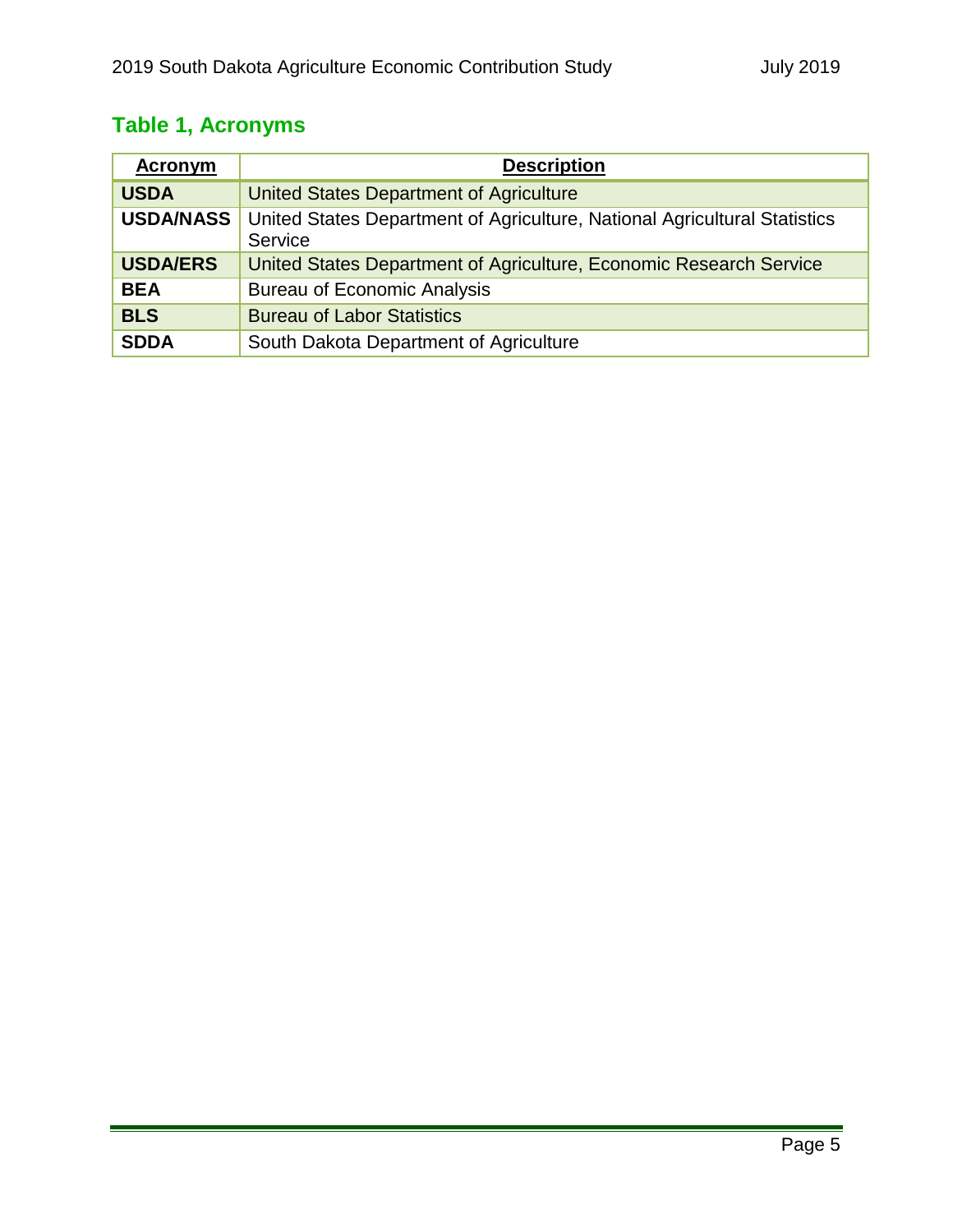## <span id="page-5-0"></span>**Executive Summary**

The results of this study indicate that the agriculture industry in South Dakota is an important and growing piece of the state's economy. South Dakota has a diverse agriculture industry that includes a significant amount of crop and livestock production, as well as further processing for many of the commodities produced in the state. This analysis indicates that even during down times in the agriculture industry generally, South Dakota agriculture continues to thrive.

This study is based on a combination of the 2017 Census of Agriculture, USDA/NASS datasets, and the IMPLAN modeling system. This analysis is patterned after the 2014 South Dakota Ag Economic Contribution Study which allows us to identify key areas of growth over that timeframe.

## <span id="page-5-1"></span>**Key Findings**

In 2019, agriculture and related industries in South Dakota are estimated to contribute:

- **\$11.2 billion** in total value-added
- **132,105 jobs**
	- o This represents 22% of total South Dakota jobs and increased from 115,651 in 2014.
- **\$32.5 billion** in output (sales)
	- o This represents nearly 33% of total South Dakota sales and increased from \$25.6 billion in 2014.
- **\$6.4 billion** in labor income
- **\$496.75 million** in state and local taxes
- **\$1.25 billion** in federal taxes

Of the **\$11.2 billion** in added value and **132,105 jobs** from the agriculture industry and related economic activity:

- Crop production and related industries contributed:
	- o **\$3.4 billion** in value-added
	- o **33,617 jobs**
- Livestock production and related industries contributed:
	- o **\$5.8 billion** in value-added
	- o **75,516 jobs**
- Other agriculture contributed:
	- o **\$2.0 billion** in value-added
	- o **22,972 jobs**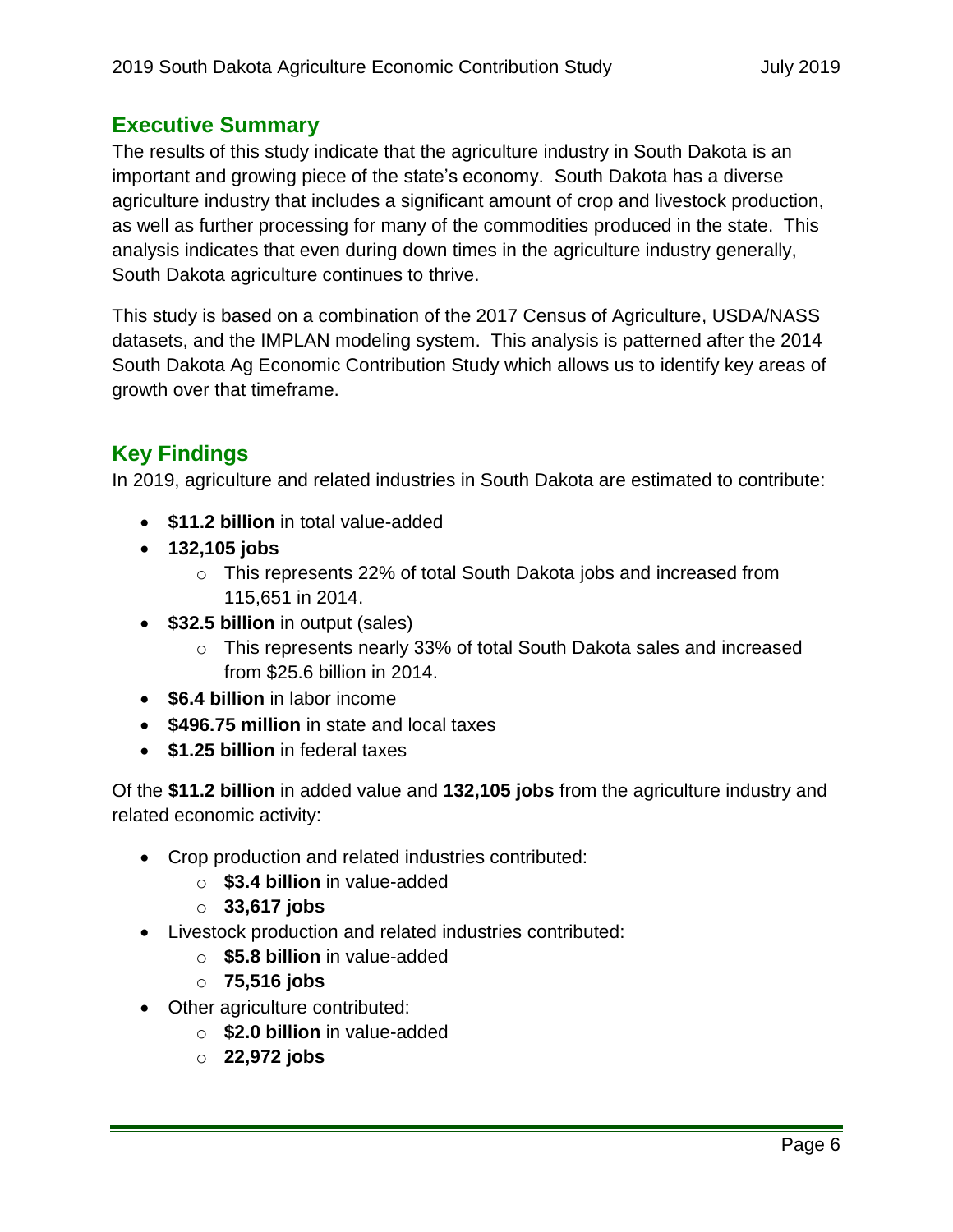Of the industries studied, the following are the top three contributors of value-added to the State of South Dakota:

- Animal slaughter (except poultry): **\$1.9 billion** in value-added
- Oilseed farming: **\$1.8 billion** in value-added
- Beef cattle ranching and farming: nearly **\$1.8 billion** in value-added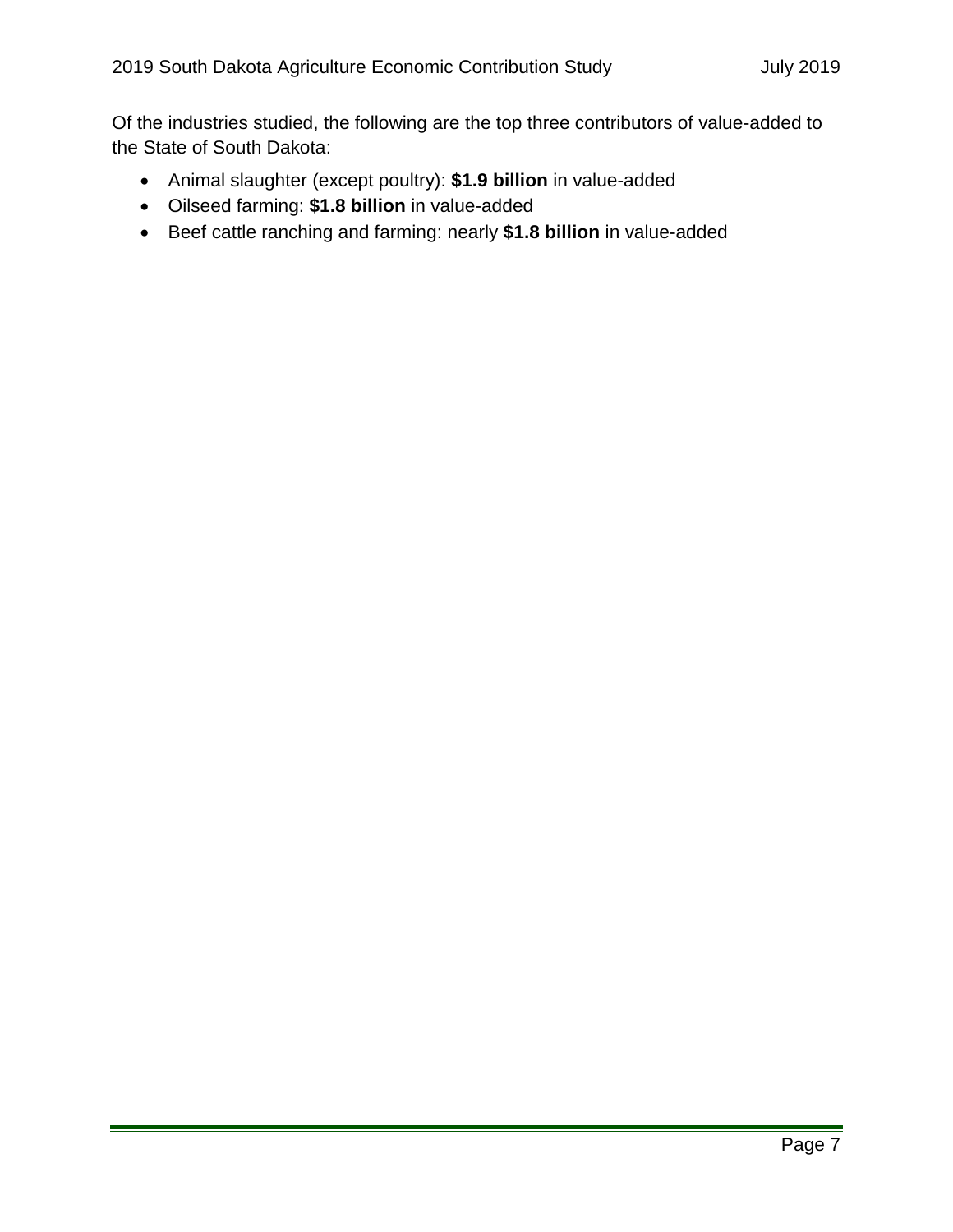## <span id="page-7-0"></span>**Background**

This study on the Economic Contributions of South Dakota Agriculture quantifies agriculture, and related industries and their importance to the State of South Dakota. This study relies heavily on (2017) data from the IMPLAN modeling system rolled forward to 2019, the United States Department of Agriculture (USDA) 2017 Census of Agriculture, and other USDA/National Agricultural Statistics Service datasets. This 2019 Economic Contributions of South Dakota Agriculture is patterned in principle after similar Decision Innovation Solutions (DIS) studies for South Dakota in 2014, Iowa in 2009, 2014, and 2019 (forthcoming), Illinois in 2015 and 2019 (forthcoming), and Alabama in 2016. The following provides important context for agriculture in the State of South Dakota.

### <span id="page-7-1"></span>**South Dakota Agriculture**

The South Dakota agriculture industry has the ability to produce a diverse mix of crops and livestock. In addition to ranking #1 in the U.S. for bison inventory and sunflower production, according to the 2017 Census of Agriculture, South Dakota is currently ranked in the top 15 nationally for many other categories including<sup>1</sup>:

- Proso millet (#3)
- Honey production (#3)
- Oat production (#4)
- Beef cow inventory (#5)
- Flaxseed production (#5)
- Spring wheat (excluding durum) production (#5)
- Sorghum production (#6)
- Cattle and calves sales (#7)
- Other animals and animal products sales (#7)
- Grains, oilseeds, dry beans & dry peas sales (#8)
- Sheep, goats, wool, mohair, milk sales (#8)
- $\bullet$  Hay & haylage production tons, dry basis (#11)
- Hogs and pigs sales (#12)
- Total Sales (#12)

 $\overline{a}$ 

<sup>1</sup> [https://www.nass.usda.gov/Publications/AgCensus/2017/Online\\_Resources/County\\_Profiles/South\\_Dakota/cp99046.pdf](https://www.nass.usda.gov/Publications/AgCensus/2017/Online_Resources/County_Profiles/South_Dakota/cp99046.pdf) <https://quickstats.nass.usda.gov/>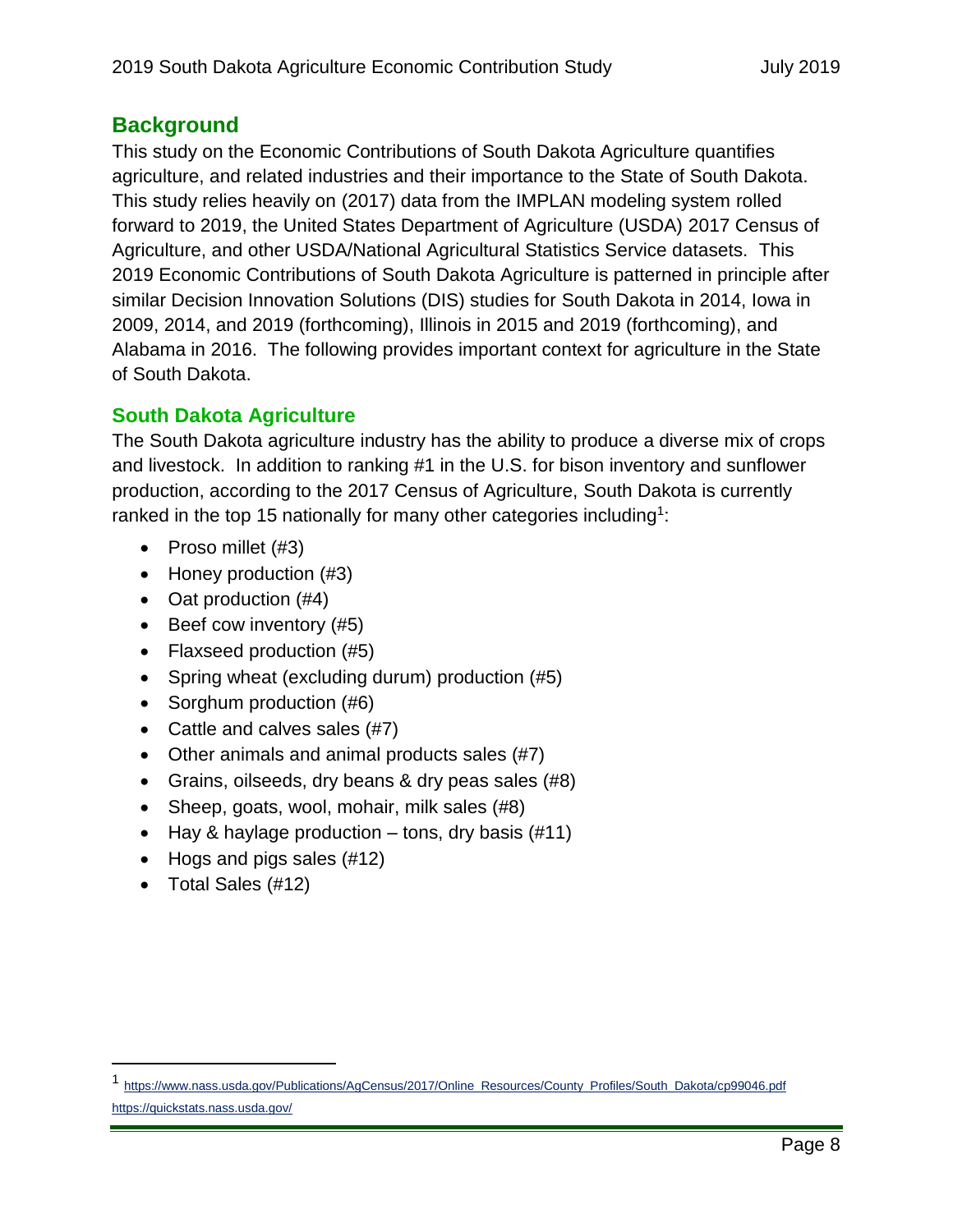#### <span id="page-8-0"></span>**South Dakota Farm Demographics**

The Census of Agriculture defines a 'farm' as any operation that produces for sale at least \$1,000 worth of agricultural commodities or would produce \$1,000 worth of primary agricultural commodities for sale in a normal year. The definition is based on expected sales rather than ownership or various operating characteristics.

[Figure 1](#page-8-1) displays the breakdown of South Dakota farm operations by size, according to the 2017 Census of Agriculture. The smaller size farms are generally hobby or specialty farms, while the farm operations larger in size typically make up the majority of farm sales.



**Figure 1, Number of South Dakota Farm Operations by Size**

<span id="page-8-1"></span>Out of the 29,968 farms in South Dakota, 83% of farms are owned by families or individuals, 8% are in partnerships, and 6% are in family held corporations. Only 1% are in corporations that are non-family held.



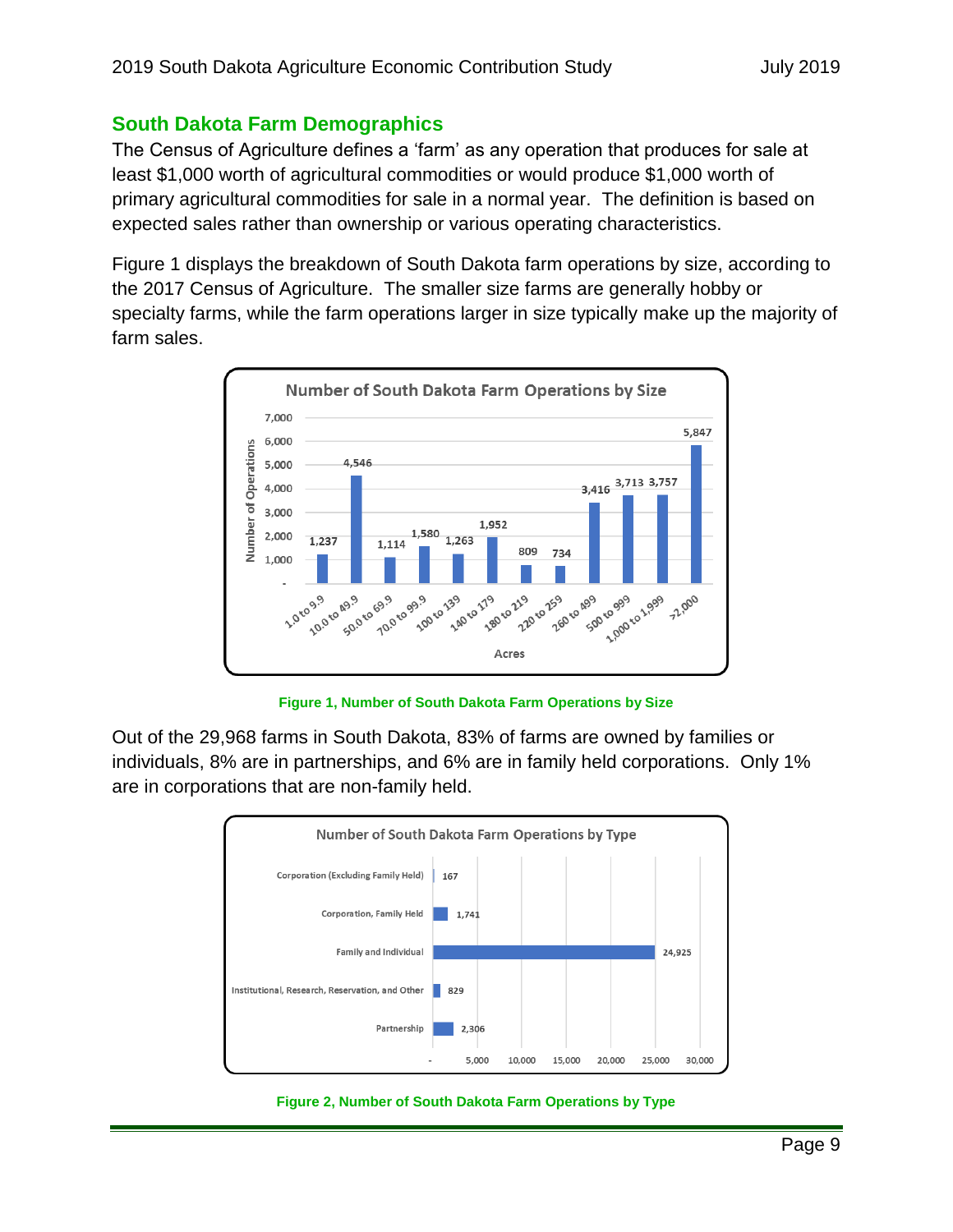There are 48,913 total producers in South Dakota. 63% of the *principal* producers<sup>2</sup> are age 55 and older, with only 1% under age 25, 8% between the ages of 25 and 34, 12% from 35-44, and 17% from 45-54 years. Of the 39,136 *principal* producers in South Dakota, about 56% of them consider farming their primary occupation, while the other 44% have another job as their primary occupation.



**Figure 3, South Dakota Principal Producers by Age Group**

According to the 2017 Census of Agriculture, there were 29,968 farms in South Dakota, which was a 6% decline since 2012. However, nearly every category of livestock inventory has been on the rise, as well as corn and soybean production.

|                                       | 2017         | 2012        | 2007        | 2002        | 1997        |  |  |
|---------------------------------------|--------------|-------------|-------------|-------------|-------------|--|--|
| <b>Number of South Dakota Farms</b>   | 29,968       | 31,989      | 31,169      | 31,736      | 33,191      |  |  |
| <b>Average South Dakota Farm Size</b> | 1,443        | 1,352       | 1,401       | 1,380       | 1,330       |  |  |
| <b>Market Value (Per Farm)</b>        |              |             |             |             |             |  |  |
| Land and Buildings (\$)               | \$2,984,426  | \$2,281,026 | \$1,255,332 | \$618,651   | \$473,015   |  |  |
| <b>Machinery and Buildings (\$)</b>   | \$282,162    | \$241,388   | \$155,652   | \$107,376   | \$89,285    |  |  |
| Farm Products Sold (\$)               | \$324,397    | \$317,929   | \$210,801   | \$120,829   | \$110,395   |  |  |
| <b>Livestock Inventory</b>            |              |             |             |             |             |  |  |
| <b>Cattle and Calves</b>              | 3,988,183    | 3,893,251   | 3,687,728   | 3,695,877   | 3,710,629   |  |  |
| <b>Beef Cows</b>                      | 1,799,801    | 1,610,559   | 1,649,492   | 1,694,091   | 1,662,162   |  |  |
| <b>Milk Cows</b>                      | 127,325      | 91,831      | 86,243      | 84,080      | 96,712      |  |  |
| <b>Hogs and Pigs</b>                  | 1,560,522    | 1,191,162   | 1,490,034   | 1,375,506   | 1,394,357   |  |  |
| <b>Laying Chickens</b>                | 2,708,331    | 2,450,780   | 2,920,799   | 2,226,368   | 2,180,516   |  |  |
| <b>Broiler Chickens</b>               | 146,197      | 144,015     | 272,986     | 321,260     | 291,387     |  |  |
| <b>Cattle and Calves Sold</b>         | 2,752,025    | 2,567,027   | 2,745,227   | 2,707,872   | 2,449,587   |  |  |
| <b>Hogs and Pigs Sold</b>             | 5,359,357    | 3,914,312   | 4,487,708   | 3,773,503   | 2,610,493   |  |  |
| <b>Production</b>                     |              |             |             |             |             |  |  |
| <b>Corn for Grain</b>                 | 768,250,076  | 480,330,680 | 518,552,101 | 295,166,830 | 302,695,636 |  |  |
| <b>Wheat for Grain</b>                | 45, 137, 278 | 100,675,153 | 141,003,068 | 42,413,607  | 88,644,257  |  |  |
| <b>Oats for Grain</b>                 | 4,474,218    | 4,525,084   | 8,758,284   | 5,717,330   | 13,387,804  |  |  |
| Soybeans                              | 240,114,687  | 130,534,273 | 130,377,538 | 126,607,265 | 110,801,775 |  |  |

|  | Table 2, Historical Census of Agriculture Data (USDA) |  |
|--|-------------------------------------------------------|--|
|  |                                                       |  |

 $\overline{a}$ <sup>2</sup> Principal producers are the primary decision makers for each farm operation.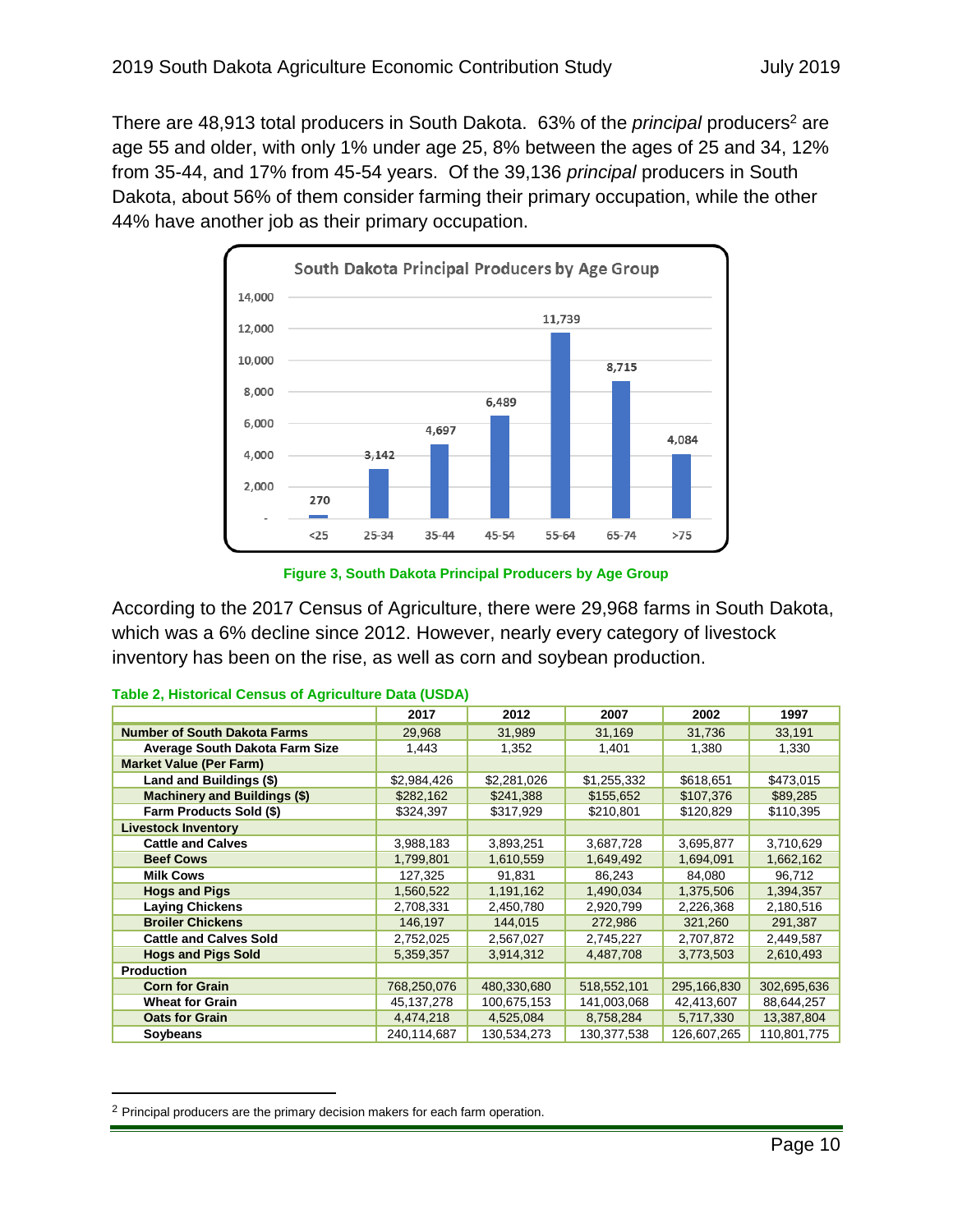#### <span id="page-10-0"></span>**Grains, Oilseeds, Livestock, and Poultry**

The grains and oilseeds category, along with cattle production, make up the majority of farm sales for primary agricultural commodities. [Table 3](#page-10-2) shows that grains and oilseeds typically make up about 53% of total farm sales, while cattle production adds an additional 33%. The remaining categories of livestock and poultry production are all around 5% or less of total South Dakota farm sales. Table 3, [South Dakota Farm Sales](#page-10-2)  [by Source](#page-10-2)

| <b>Farm Sales by Source</b><br>(South Dakota)                             | 2017            | $%$ of<br>2017 | 2012        | $%$ of<br>2012 | 2007        | $%$ of<br>2007 | 2002            | % of<br>2002  |
|---------------------------------------------------------------------------|-----------------|----------------|-------------|----------------|-------------|----------------|-----------------|---------------|
| Total Sales (\$1000)                                                      | \$9,721,52      | 100%           | \$10,170,22 | 100%           | \$6,570,450 | 100%           | \$3,834,62<br>5 | 100%          |
| <b>Average Per Farm</b>                                                   | \$324,397       |                | \$317,929   |                | \$210,801   |                | \$120,829       |               |
| <b>Grains, Oilseeds, Dry</b><br><b>Beans, and Dry Peas</b><br>$($ \$1000) | \$5,166,55      | 53.15<br>$\%$  | \$6,072,922 | 59.71<br>$\%$  | \$3,383,497 | 51.5%          | \$1,575,91      | 41.1%         |
| Livestock, Poultry, and<br>Their Products (\$1000)                        | \$4,554,96<br>6 | 46.85<br>$\%$  | \$4,097,304 | 40.29<br>℅     | \$3,186,953 | 48.5%          | \$2,258,71<br>5 | 58.9%         |
| <b>Poultry and Eggs</b><br>(\$1000)                                       | \$166,997       | 1.72%          | \$182,076   | 1.79%          | \$140,798   | 2.14%          | \$70,820        | 1.85%         |
| <b>Cattle and Calves</b><br>(\$1000)                                      | \$3,191,49<br>3 | 32.83<br>℅     | \$2,968,996 | 29.19<br>℅     | \$2,307,618 | 35.12<br>$\%$  | \$1,693,83<br>8 | 44.17<br>$\%$ |
| <b>Milk and Other Dairy</b><br><b>Products from Cows</b><br>$($ \$1000)   | \$495,112       | 5.09%          | \$374,490   | 3.68%          | \$279,765   | 4.26%          | \$156,498       | 4.08%         |
| Hogs and Pigs (\$1000)                                                    | \$577,034       | 5.94%          | \$446,756   | 4.39%          | \$381,360   | 5.80%          |                 |               |
| Sheep, Goats, and their<br>Products (\$1000)                              | \$41,972        | 0.43%          | \$43,636    | 0.43%          | \$36,697    | 0.56%          | \$31,285        | 0.82%         |

#### <span id="page-10-2"></span>**Table 3, South Dakota Farm Sales by Source**

## <span id="page-10-1"></span>**Methodology**

The 2019 South Dakota Agriculture Economic Contribution Study was completed with a combination of the 2017 South Dakota IMPLAN dataset, data from the USDA 2017 Census of Agriculture and other USDA/NASS sources. The IMPLAN modeling system and Microsoft Excel were used for calculating and tabulating the results of this analysis. While the 2017 IMPLAN dataset was used to calculate the economic contribution results, they have been adjusted forward to 2019 dollars using inflation factors within the IMPLAN modeling system. Results shown throughout this report are presented using these common economic modeling terms:

- **Sales (Output)**
	- $\circ$  The broadest measure of economic activity –sometimes referred to as "output".
- **Employment (Jobs)**
	- $\circ$  A measure of job positions without regard to whether they are full-time equivalents.
- **Value-Added**
	- $\circ$  Sales(output) minus the cost of inputs.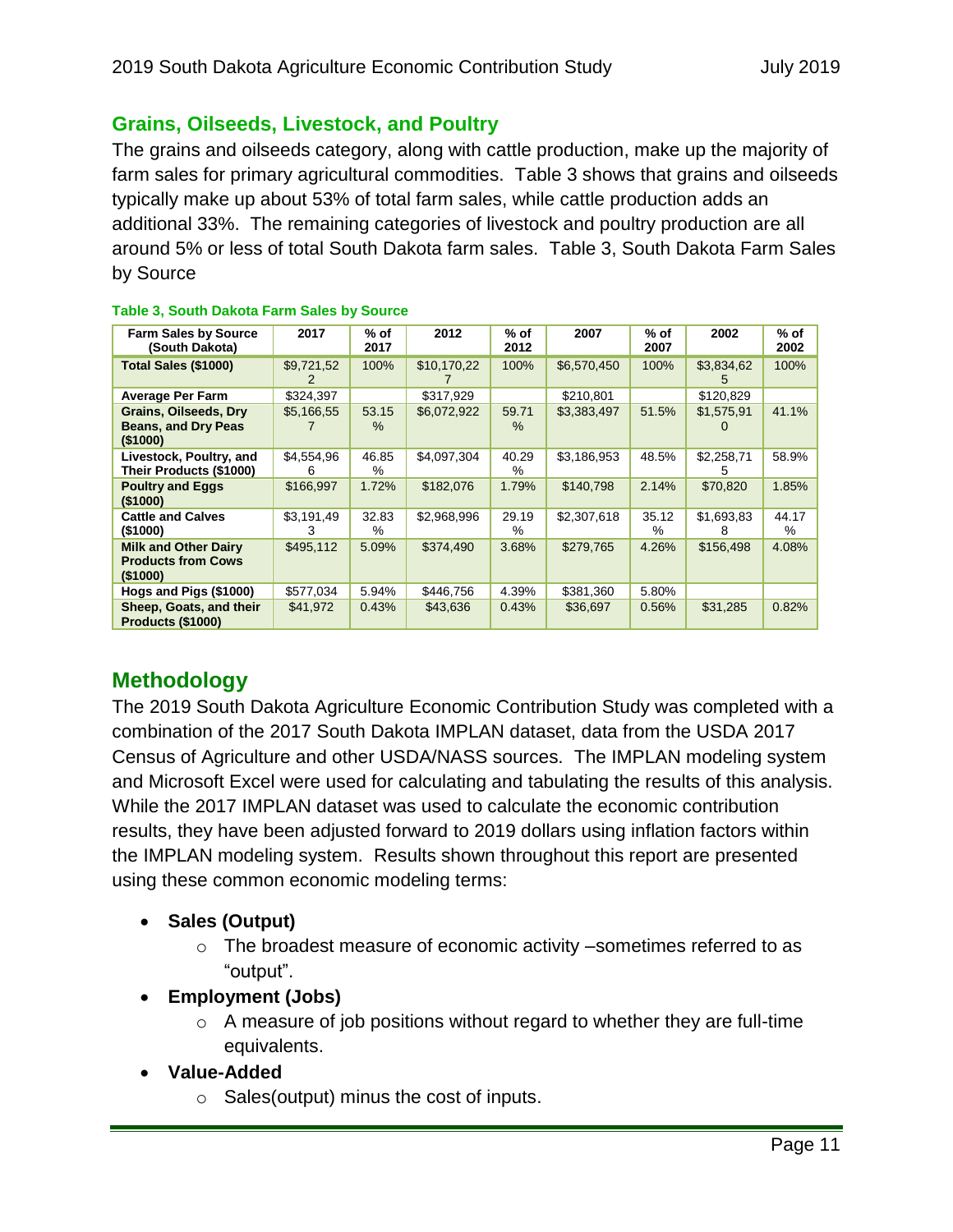#### • **Labor Income**

 $\circ$  The sum of employee compensation (work for hire) and proprietor income (self-employed) and is a sub-component of value-added.

## <span id="page-11-0"></span>**Defining Agriculture**

When completing an economic contribution study, there are generally questions as to what economic activity up and down the value chain should be included for a particular industry. Outlined below is the process used in this study for defining agriculture.

There is usually considerable discussion regarding the blurred lines between production agriculture, processing and retail, and how agriculture should be defined. Agriculture can be defined as: 1) including only farm-level production, 2) including farm-level production, input manufacturing, and food processing, or 3) from the "farm to fork" perspective, which would also include distribution, restaurants, and retail.

While there is room for discussion as to what rightly should and should not be included as part of the agriculture sector, there are few arguments that its inclusion should be limited to strictly the production of crops and livestock. This is because in its most basic form, the crop and livestock processing, slaughtering, meat, and rendering industries depend nearly completely upon economic activities that produce primary agricultural commodities (crops, livestock, etc.), which takes place at the farm level.

To move beyond the production and processing of agricultural products (i.e. to include grocery stores) opens an analysis up to criticism related to whether the inclusion of additional layers of the value chain inflate the numbers associated with the agriculture industry. For example, if one were to include grocery stores as a component of agriculture, what would be the appropriate method to separate agricultural products from other products within a typical grocery store? The fact that grocery stores also sell household goods, often house banks, and offer personal services add to the precarious nature of including them as part of agriculture.

To strike middle (and defensible) ground between including more than just farm level production and seeking to attribute excess economic activity to the animal agriculture industry, this analysis includes production agriculture plus the first round of value-added to the process. For example, in addition to the production of livestock and poultry, we have also included the industries that process them (i.e. production, processing, slaughtering, and rendering).

Using the above rationale as a guide, the IMPLAN models were created and analyzed using the recommended methodology for a Multi-Industry Contribution Analysis. The IMPLAN modeling system uses more than 20,000 industries and classifies them according to the North American Industry Classification System (NAICS) and groups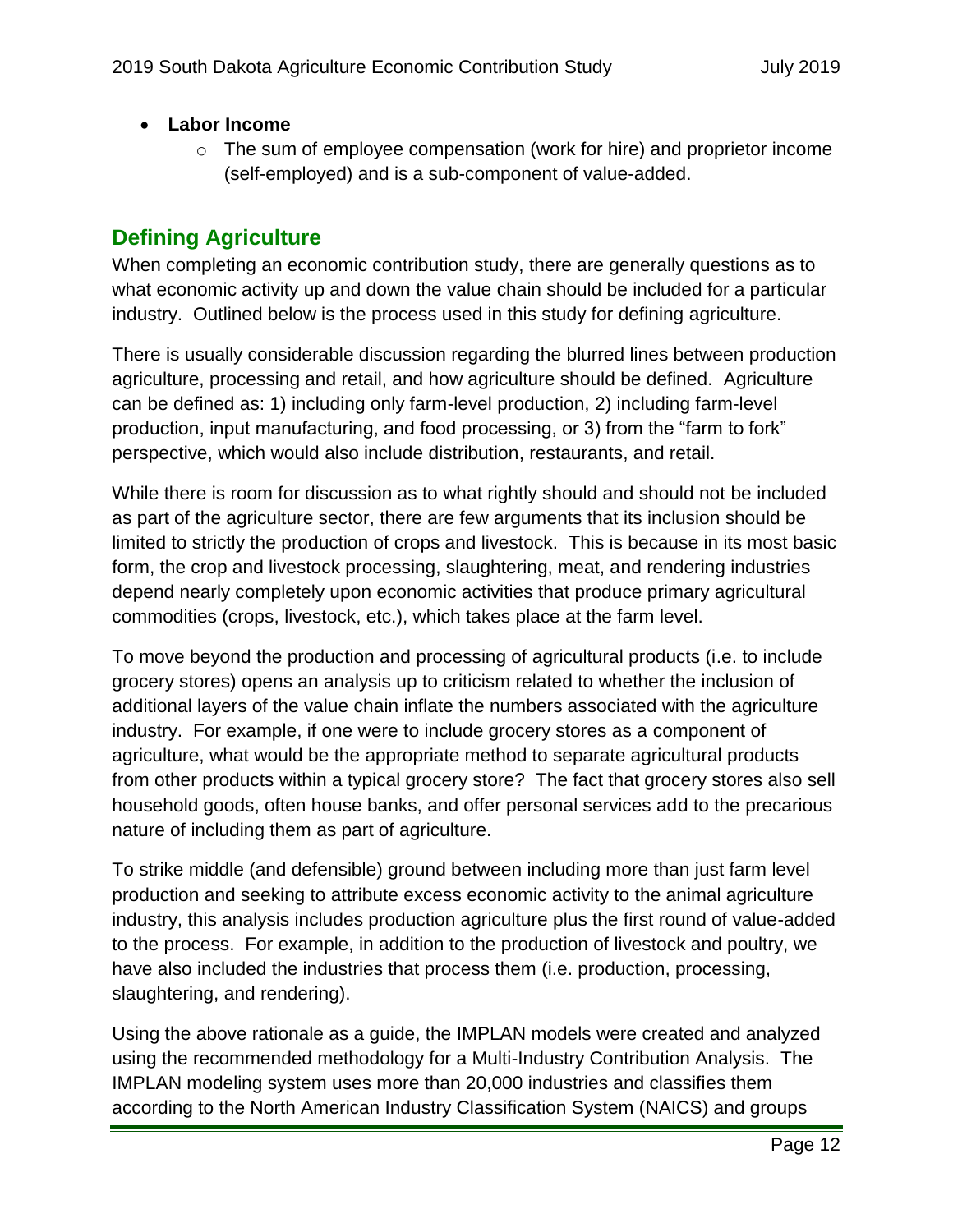them into 536 industries. There were 49 IMPLAN sectors identified for this analysis to represent agriculture and related economic activities in the State of South Dakota.

#### <span id="page-12-0"></span>**Economic Impact Study versus Economic Contribution Study**

The term "Economic Impact Study" implies a change has taken place within a local economy. The change in a local economy typically comes from one of the following sources:

- Entrance/departure of a new business or industry
- Expansion/contraction of an existing business or industry

While estimating a change (economic impact study) such as the entrance or departure of industry activity is a worthwhile endeavor in many instances, this is not how the contribution of the agri-food sector in this analysis was estimated. This analysis is an effort to evaluate the structure of existing industries within an existing economy. As a result, shocking the economy to create or eliminate parts of the industry is not appropriate. For that reason, this study is called an "economic contribution analysis"; in other words, we are interested in understanding what South Dakota agriculture currently contributes to the overall economy. This is a key difference from what is traditionally termed an "economic impact study", which attempts to understand the economic impacts of a change within an economy (i.e. a business/industry entering or leaving a local area). With a contribution analysis, the sum of individual industry estimates will never differ from the total of what actually exists in a given study area.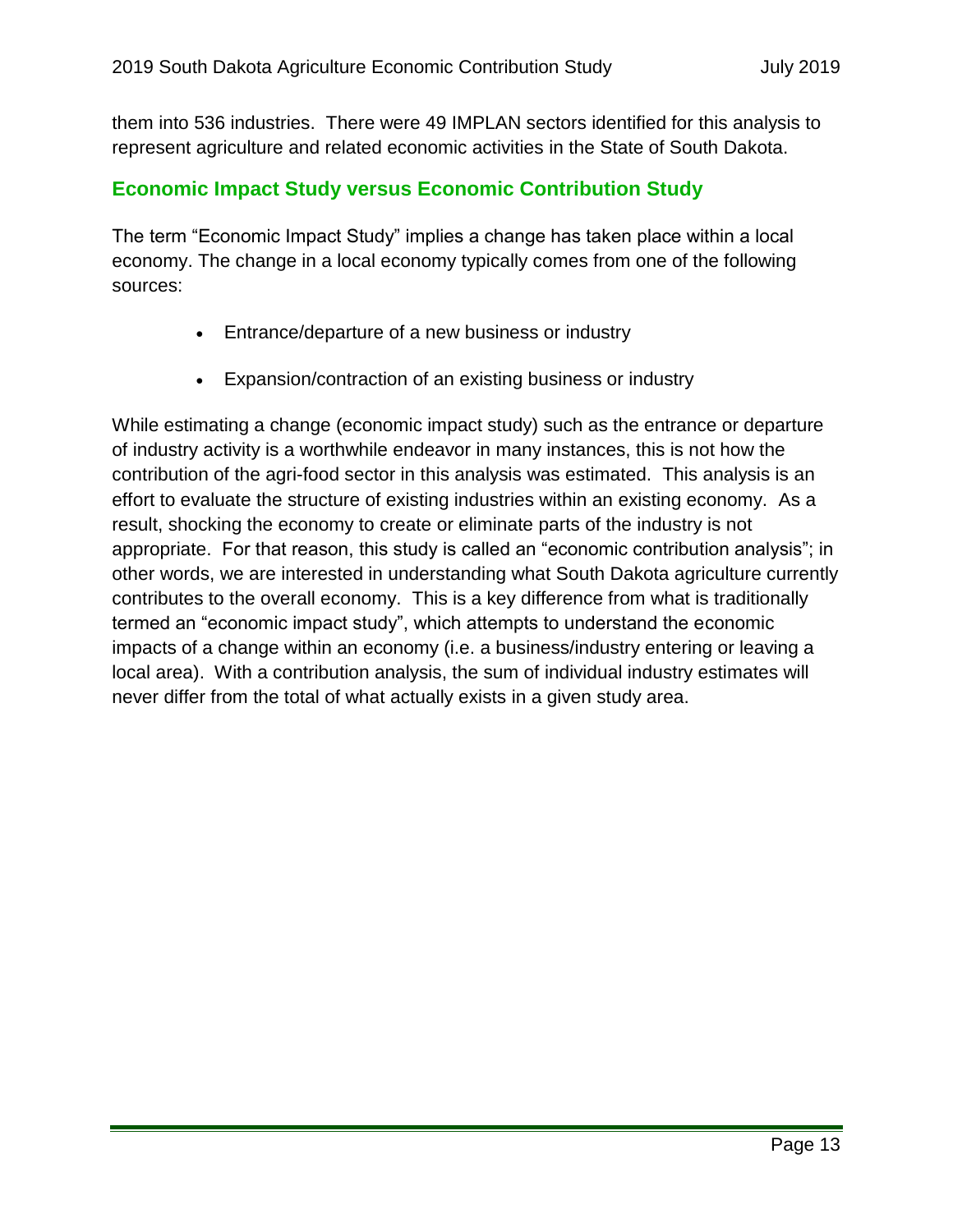## <span id="page-13-0"></span>**State Level Results**

The forty-nine IMPLAN sectors identified (and present in South Dakota) for this study were aggregated into three main categories to provide an overview of the economic contribution of these industries. These aggregated industries are:

- Crops
- Livestock
- Other Agriculture

Further details on the industries included in each of these categories are shown in the 'Results by Industry' section of the report and also in Appendix A.

#### <span id="page-13-1"></span>**State Value-Added**

Total value-added refers to the portion of total sales that actually created additional value from the economic activity in an area and/or industry and is an accurate indicator of the ability of an industry to improve economic prospects in a given area. Total valueadded for an industry represents the value of the industry's total sales minus the value of any inputs used in the production process from other industries. Key components of value-added are employee compensation (hired labor) and proprietor's income (selfemployed), which is collectively known as 'labor income'.

The agriculture industry and related economic activity add a significant contribution to the South Dakota economy with about \$11.2 billion in value-added. Of this amount, 30% comes from the crops category, 52% from livestock, and 18% from Other Agriculture.



**Figure 4, South Dakota Value-Added Summary**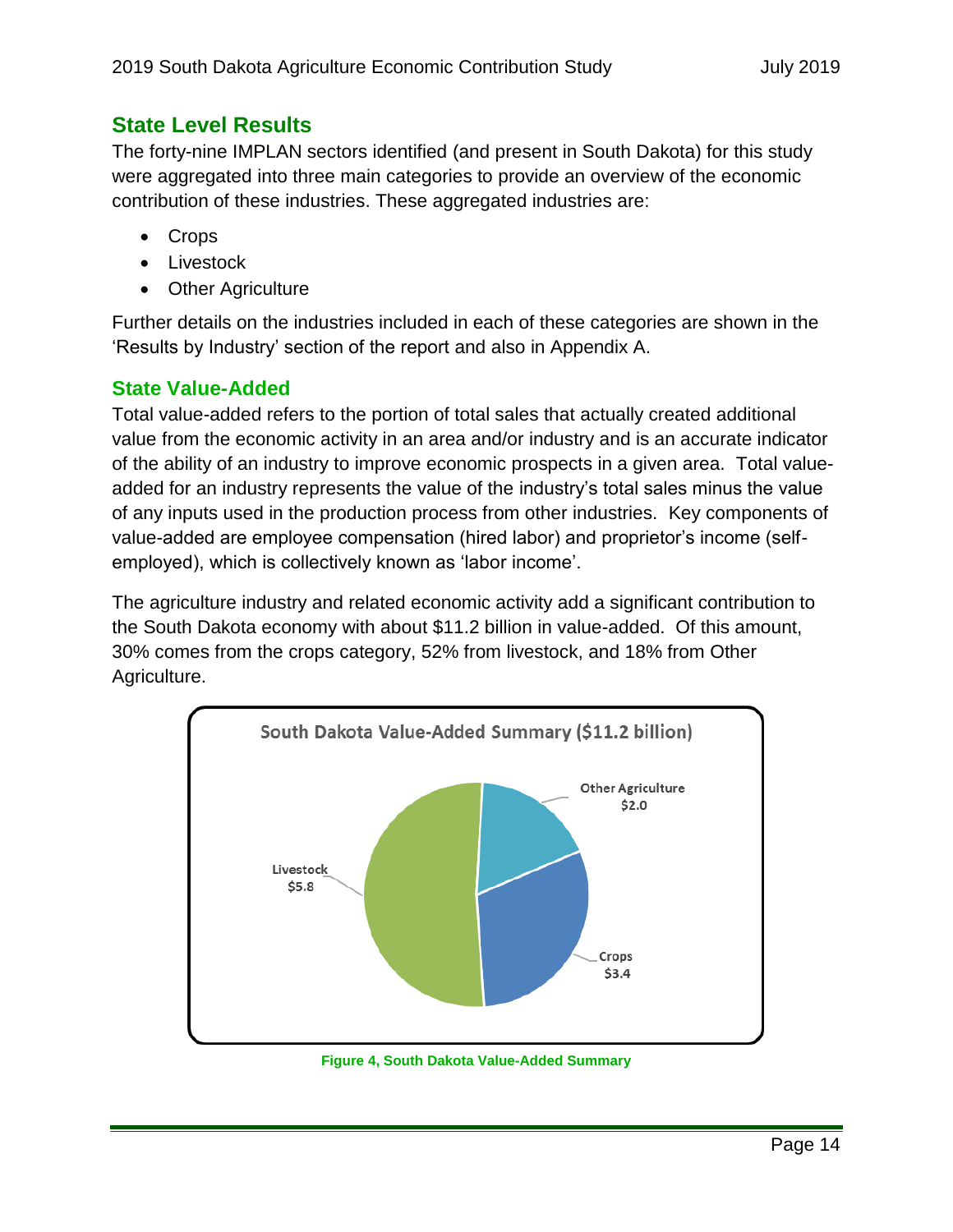#### <span id="page-14-0"></span>**State Jobs**

 $\overline{a}$ 

The jobs<sup>3</sup> number represents an estimate of the number of positions (jobs) currently filled in an area or industry. The estimates provided here originate from the IMPLAN input-output model. Jobs includes positions whether they are full or part time, so care must be used in making comparisons. Jobs does not count positions that are unfilled.

As shown in [Figure 5,](#page-14-1) South Dakota's agriculture industry and related economic activities contribute a sizeable amount of jobs to the economy with 132,105 jobs. Of this amount, 25% comes from the crops category, 57% from livestock, and 17% from Other Agriculture.



<span id="page-14-1"></span>**Figure 5, South Dakota Jobs Summary**

<sup>&</sup>lt;sup>3</sup> Jobs do not refer to the number of people working or to full-time equivalent employment. Jobs can be full or part time, and a single individual can hold multiple jobs. In short, jobs cannot be looked upon as interchangeable or comparable across industries, businesses, or locations.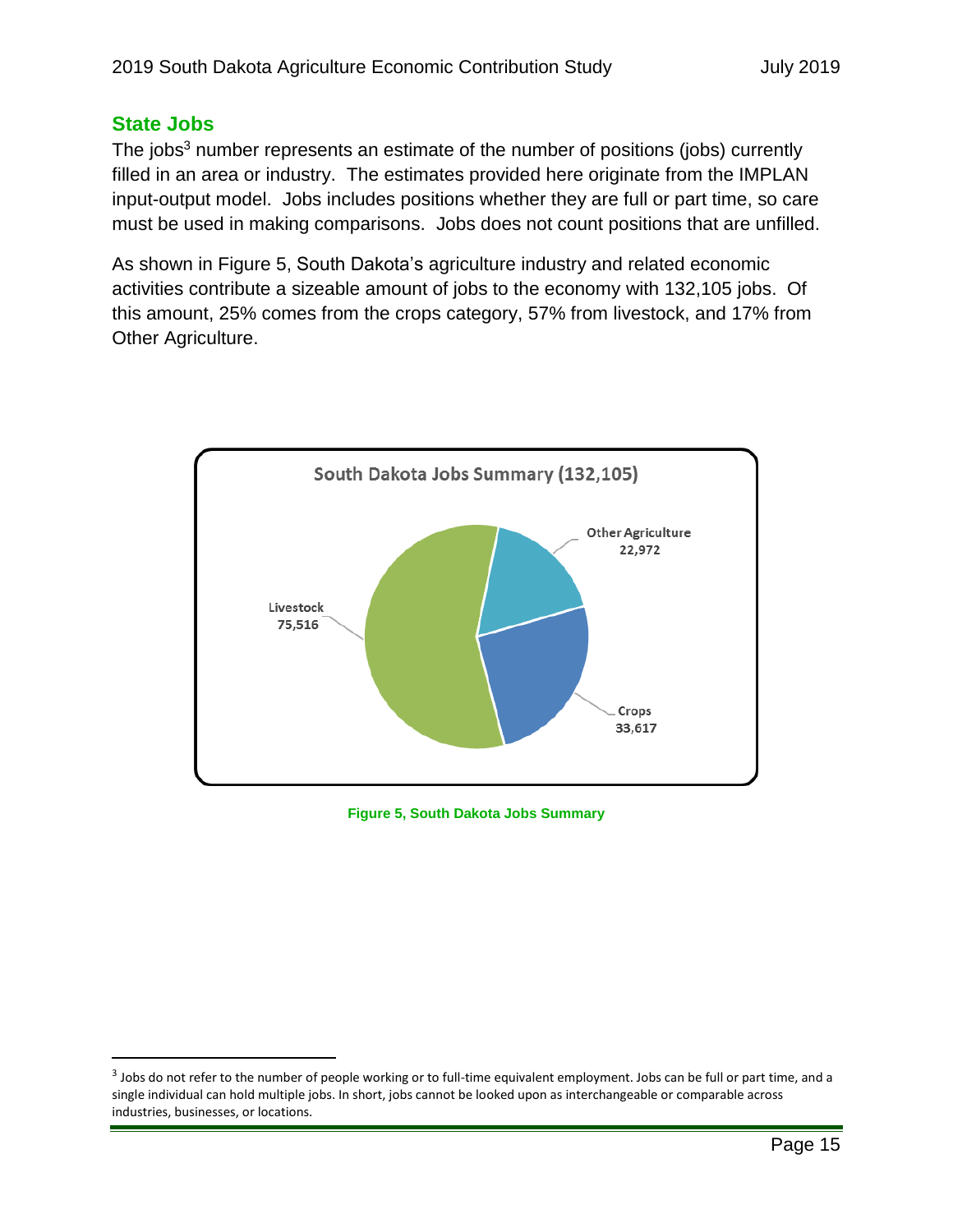#### <span id="page-15-0"></span>**State Output**

Total output (sales) refers to the total value of all production or sales of the identified industries within a study area. This is a total number that does not make deductions for the cost or origination of inputs that were used in the production process, which means that there is some double-counting that occurs with this measure of economic activity. [Figure 6](#page-15-1) illustrates the contribution of agriculture and related industries to South Dakota's economy. As shown, South Dakota's agriculture industry and related economic activities contribute significantly to the state economy with about \$32.5 billion in total output.

Of this amount, 29% comes from crops, 53% from livestock, and 18% from Other Agriculture.



<span id="page-15-1"></span>**Figure 6, South Dakota Output Summary**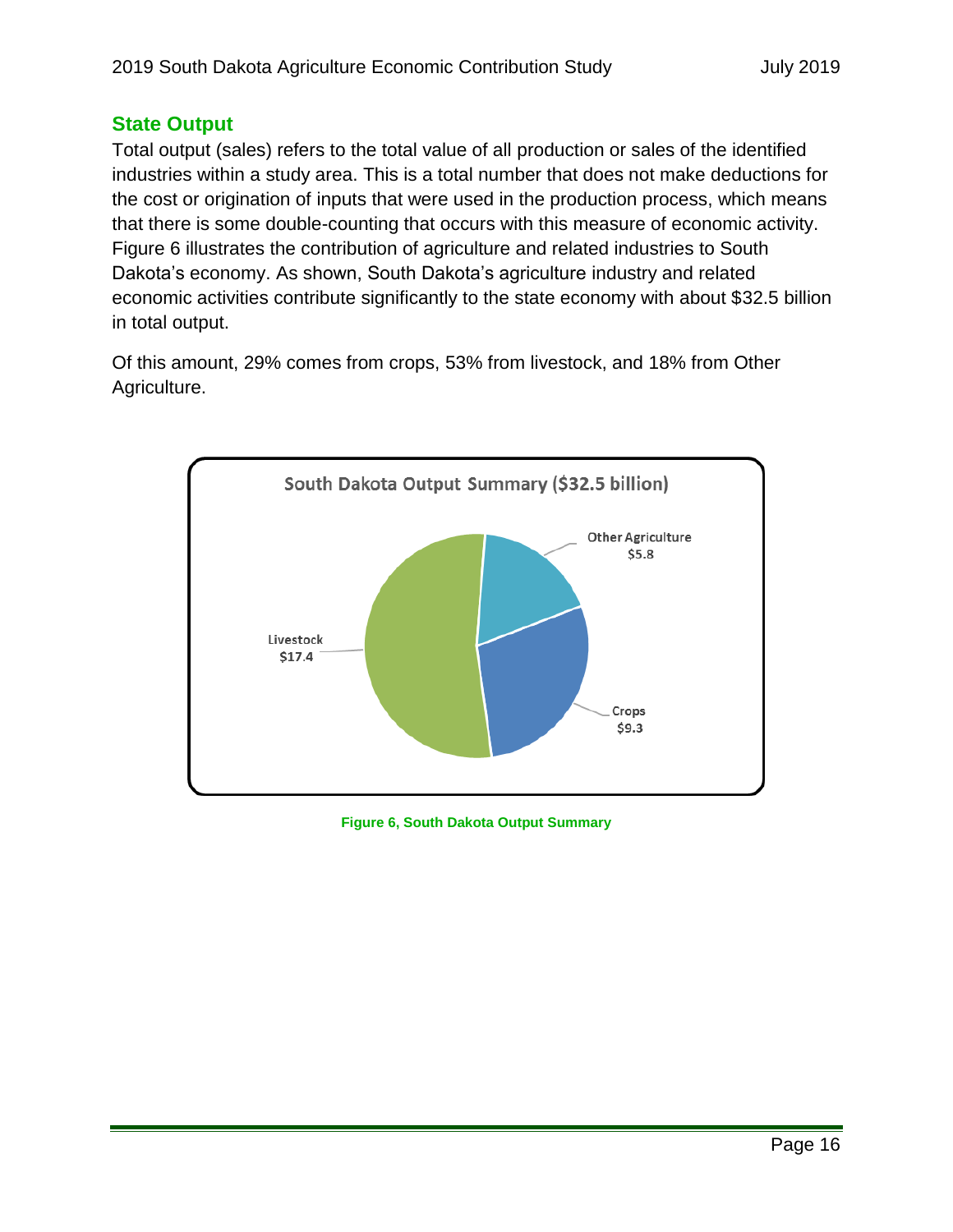#### <span id="page-16-0"></span>**State Labor Income**

Labor income is the sum of employee compensation (work for hire) and proprietor income (self-employment) and is a sub-component of value-added. [Figure 7](#page-16-1) illustrates the contribution of each of the four categories to South Dakota's total labor income. As shown, South Dakota's agriculture industry and related economic activities contribute about \$6.4 billion in labor income to the economy.

Of this amount, 29% comes from crops, 48% from livestock, and 23% from Other Agriculture.



<span id="page-16-1"></span>**Figure 7, South Dakota Labor Income Summary**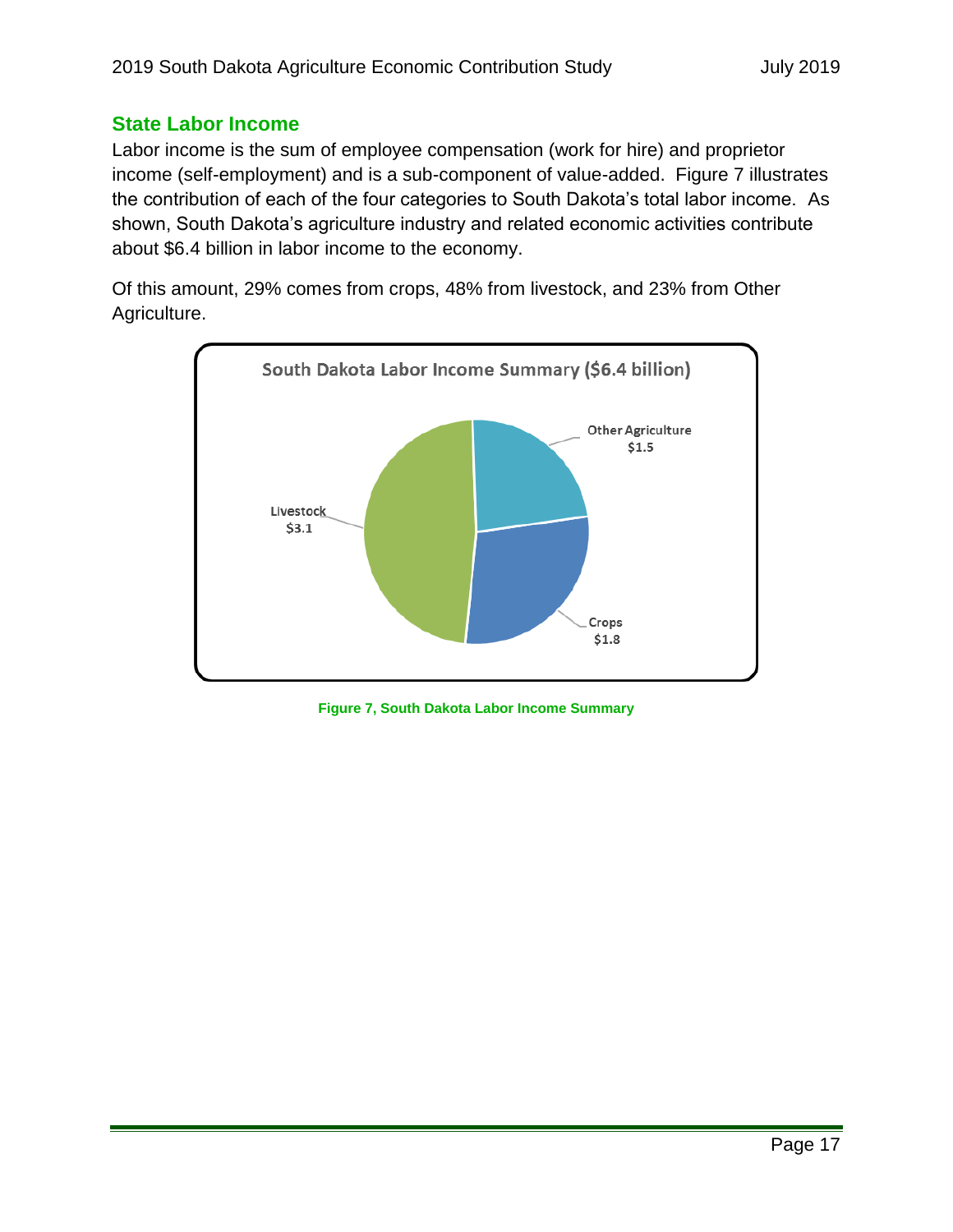#### <span id="page-17-0"></span>**Tax Summary**

South Dakota's agriculture industry and related economic activities are also sources of tax revenue, contributing about \$1.75 billion at all taxing levels. About \$500 million of that goes to the state and local level, and an additional \$1.25 billion at the federal level as shown in [Figure 8.](#page-17-1)



<span id="page-17-1"></span>**Figure 8, South Dakota Summary of Taxes Paid**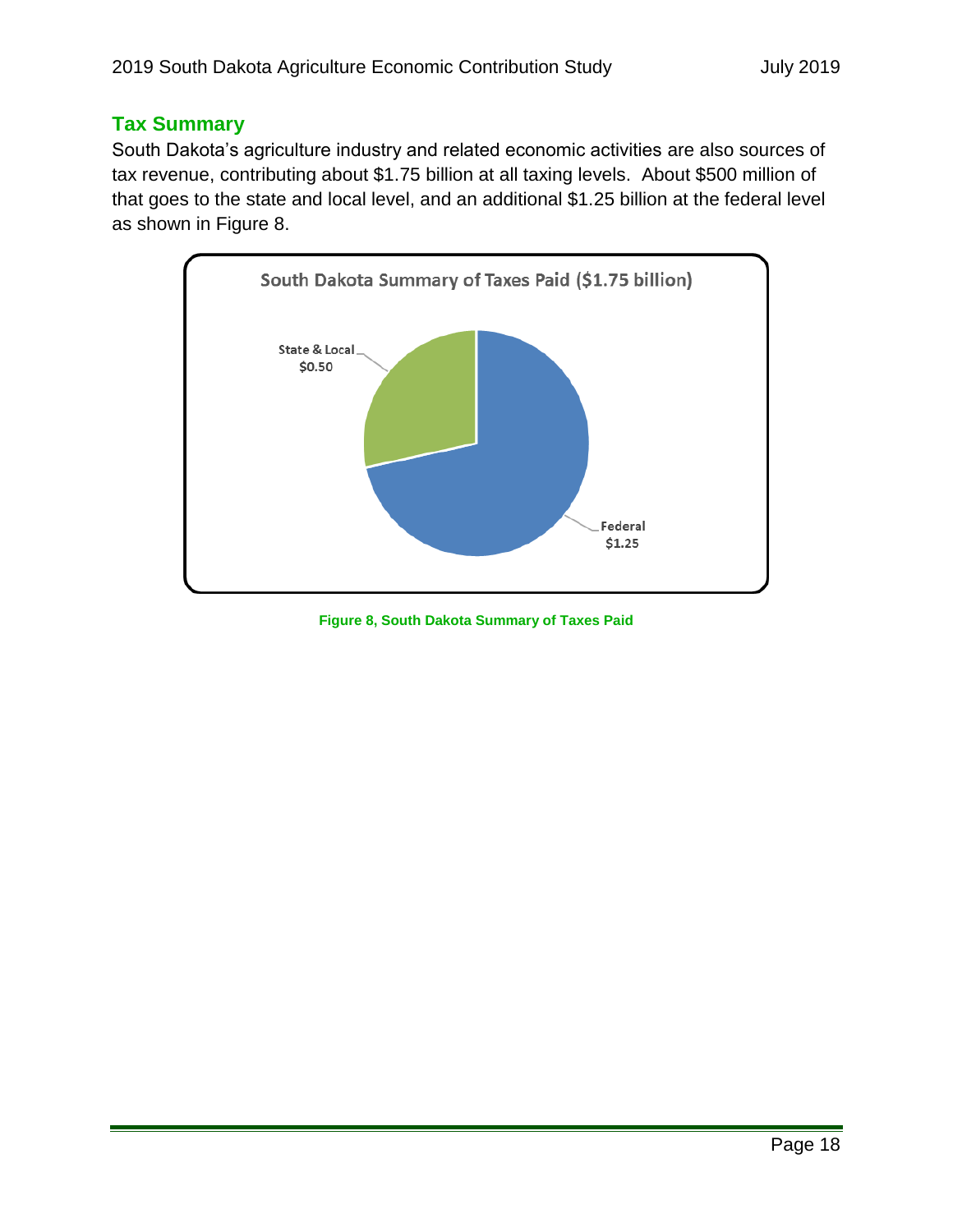## <span id="page-18-0"></span>**Results by Industry**

The previous section showed the state level results by the three major categories: 1) Crops, 2) Livestock, and 3) Other Agriculture. The following section shows the results by industry within each of the three major categories to show which specific industries are major contributors. Goods and services used by the agriculture industry to operate such as banking and insurance are not specifically shown, but they are embedded as required inputs for the agriculture industry and related economic activities.

### <span id="page-18-1"></span>**Crops**

The Crops category includes industries such as grain and oilseed farming, soybean processing, and more. Total value-added contributed to the South Dakota economy from crops was \$3.4 billion with the largest contributors being oilseed farming, grain farming, and soybean and other oilseed processing (see [Figure 9\)](#page-18-2).

Crop production and related economic activity in South Dakota also accounted for 33,617 jobs and about \$1.8 billion in labor income.



<span id="page-18-2"></span>**Figure 9, South Dakota Crop Production Value-Added (\$M)**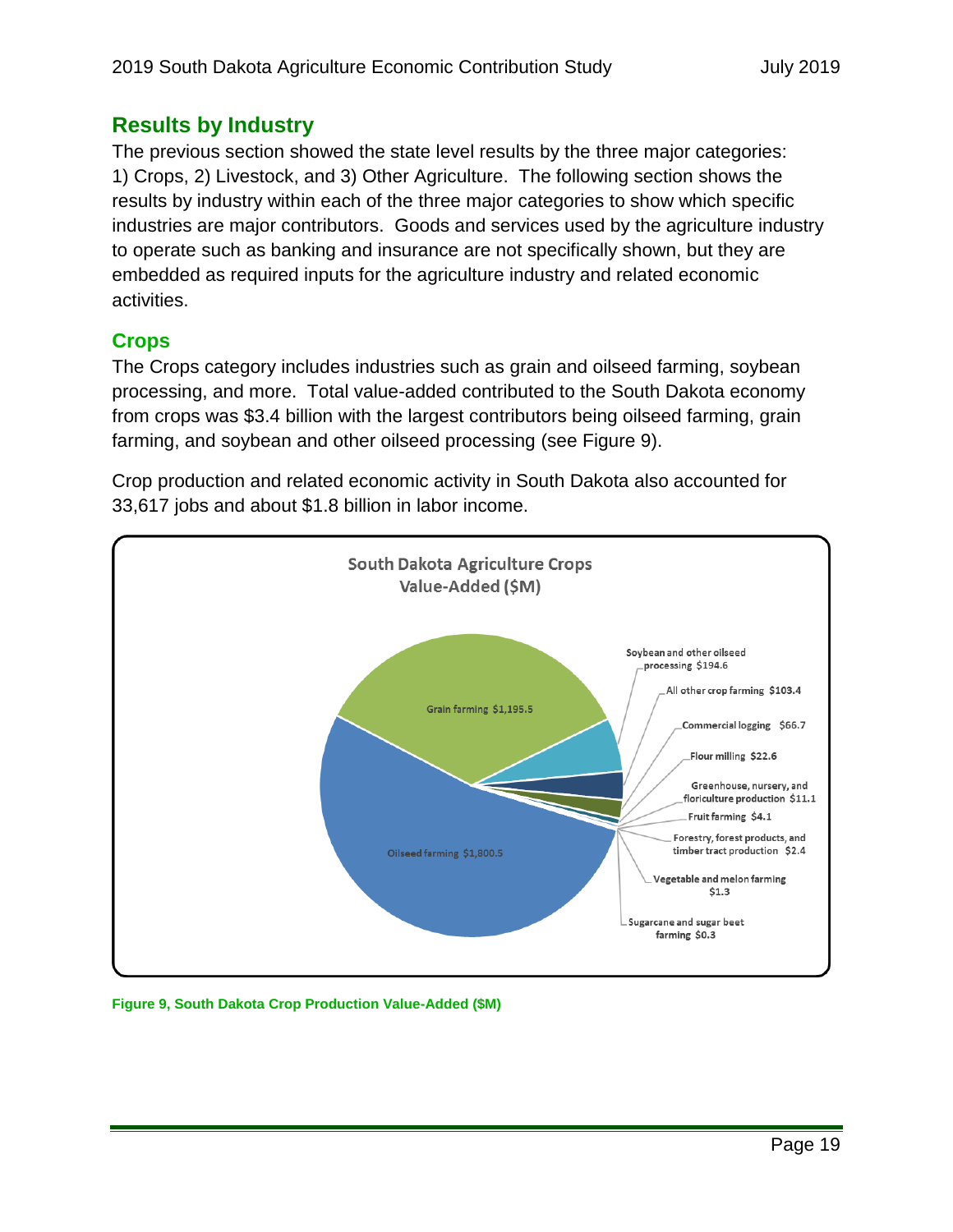#### <span id="page-19-0"></span>**Livestock**

The Livestock category includes industries such as beef cattle production, hog production, dairy cattle, poultry and egg production, meat/poultry processing rendering, and more. Total value-added contributed to the economy from livestock and related economic activity in South Dakota was about \$5.8 billion (see [Figure 10\)](#page-19-1).

Livestock production and related economic activity in South Dakota also accounted for 75,516 jobs and about \$3.1 billion in labor income.



<span id="page-19-1"></span>**Figure 10, South Dakota Livestock Production Value-Added (\$M)**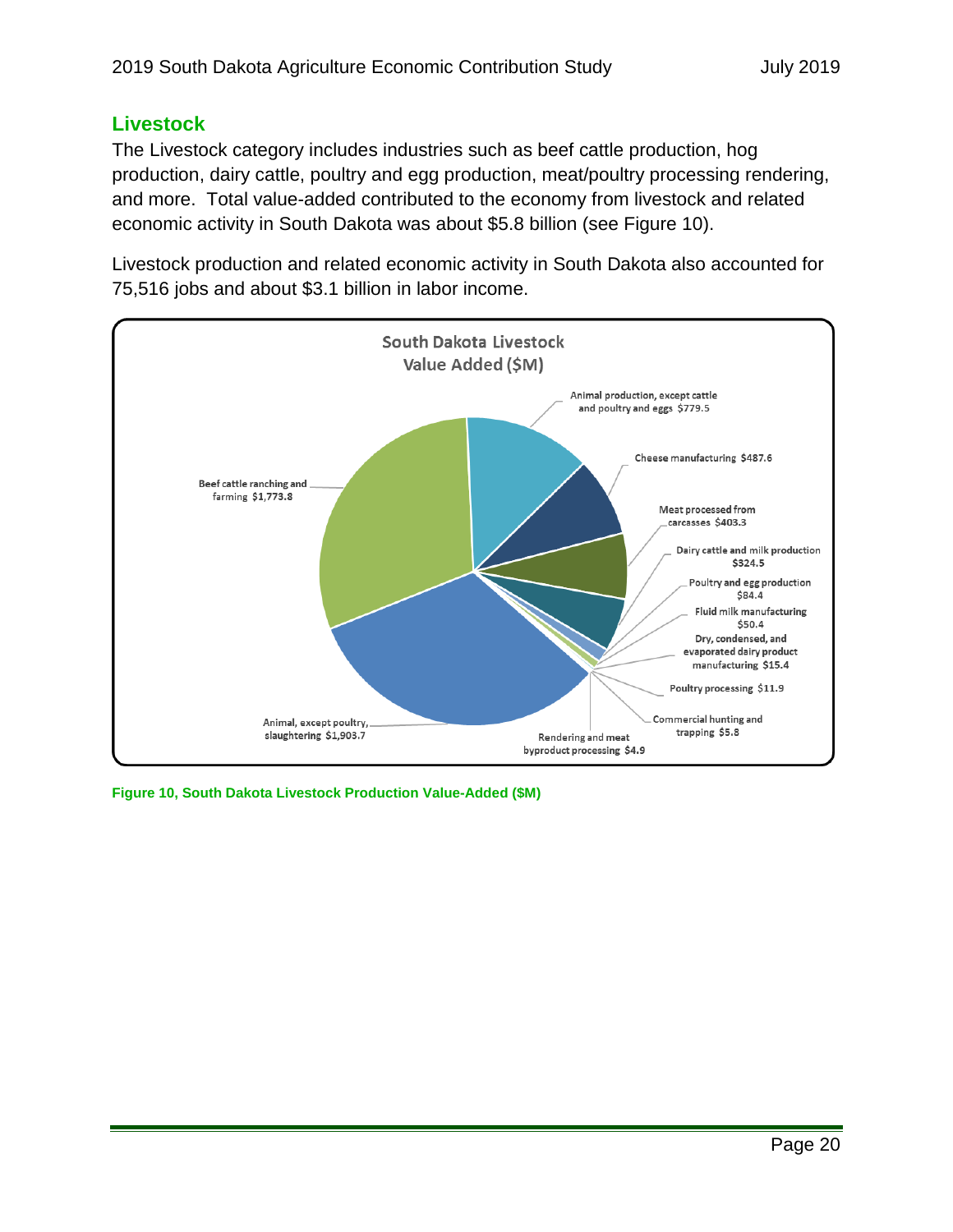#### <span id="page-20-0"></span>**Other Agriculture**

The Other Agriculture category include industries such as animal feed production, farm machinery and equipment manufacturing, dog and cat food manufacturing, veterinary services, many food manufacturing industries, and more. Total value-added contributed to the economy from Other Agriculture was \$2.0 billion (see [Figure 11\)](#page-20-1).

Other agriculture and related economic activity in South Dakota also accounted for 22,972 jobs and about \$1.5 billion in labor income.



<span id="page-20-1"></span>**Figure 11, South Dakota Other Agriculture Value-Added (\$M)**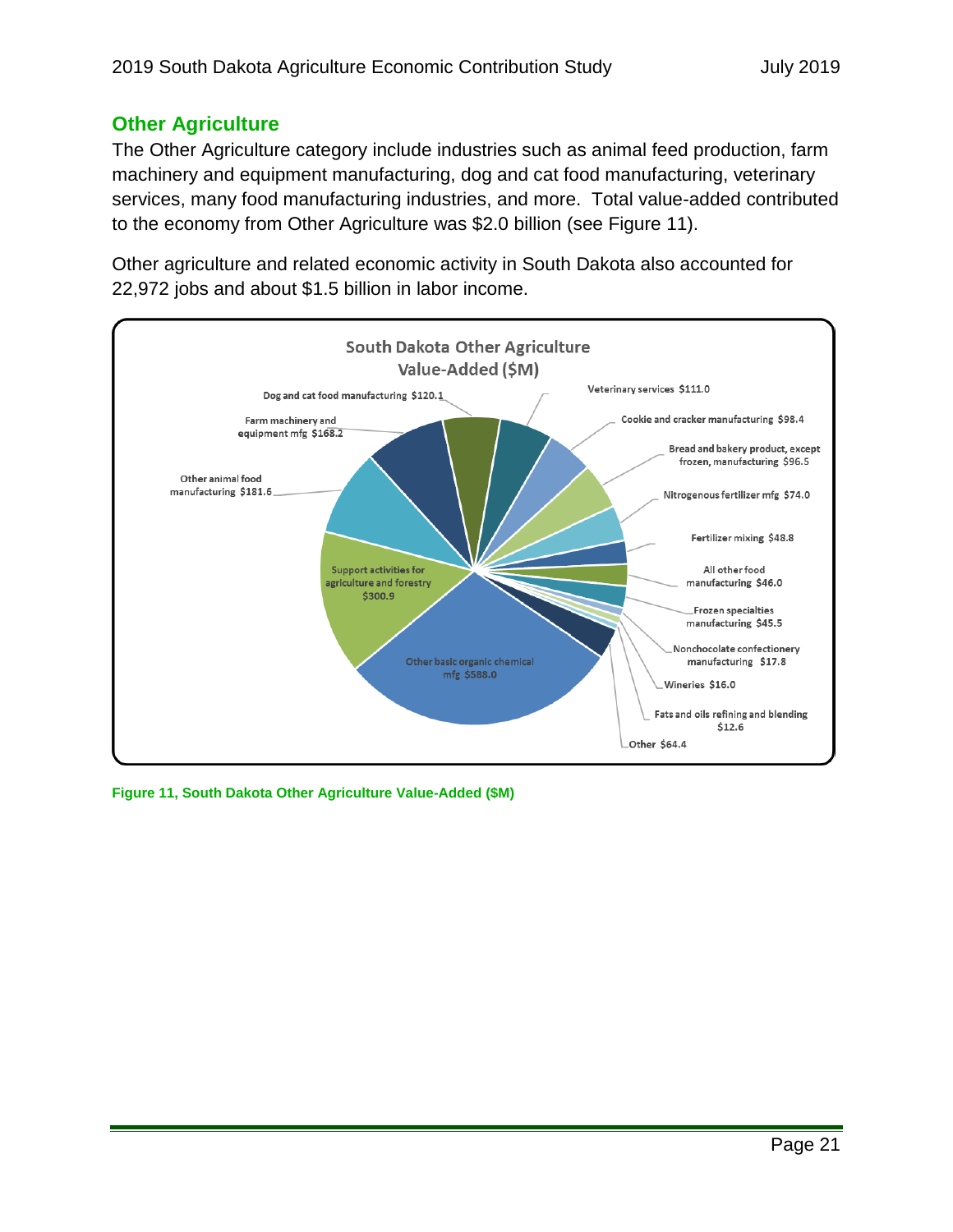## <span id="page-21-0"></span>**South Dakota Agriculture: Looking Ahead**

The State of South Dakota has programs in place designed to support the growth of livestock and poultry production operations. Programs are also in place to support beginning farmers and ranchers. Some of the increases in production numbers and sales are likely due to the success of these programs available through the State.

Farmers and ranchers are generally experiencing a period of economic stress in a volatile market. However, the State of South Dakota is providing an environment that is supportive of all segments of agriculture production. This environment is conducive to continued growth in agriculture as a major contributor to the state's economy.

#### <span id="page-21-1"></span>**Dairy Processing**

Numerous finance programs are available through the State of South Dakota to assist in the growth of dairy production and value-added processing. The growth in the number of dairy cows and increase in sales of dairy products both in amount and as a percentage of the state total indicate these efforts are effective and should be continued.

#### <span id="page-21-2"></span>**Beginning Farmers and Ranchers**

The 2017 USDA Census of Agriculture provides a more extensive view of production agriculture demographics than previous versions. As a result, a comparison of demographics is not a part of this study. It may be possible to evaluate the success of existing programs, such as the Beginning Farmer Bond program, once the 2022 census data is available.

#### <span id="page-21-3"></span>**Adding Value**

While the economic climate has been volatile, since the 2012 Census of Agriculture at least one new ethanol plant, a new cattle slaughter plant and several dairy processing plants have been added to the state's economy. South Dakota farmers and ranchers are benefitting from the addition of processing facilities within the state. This lowers transportation costs and their effect on margins. Continued expansion in processing will allow more of the farm and ranch production to be processed locally.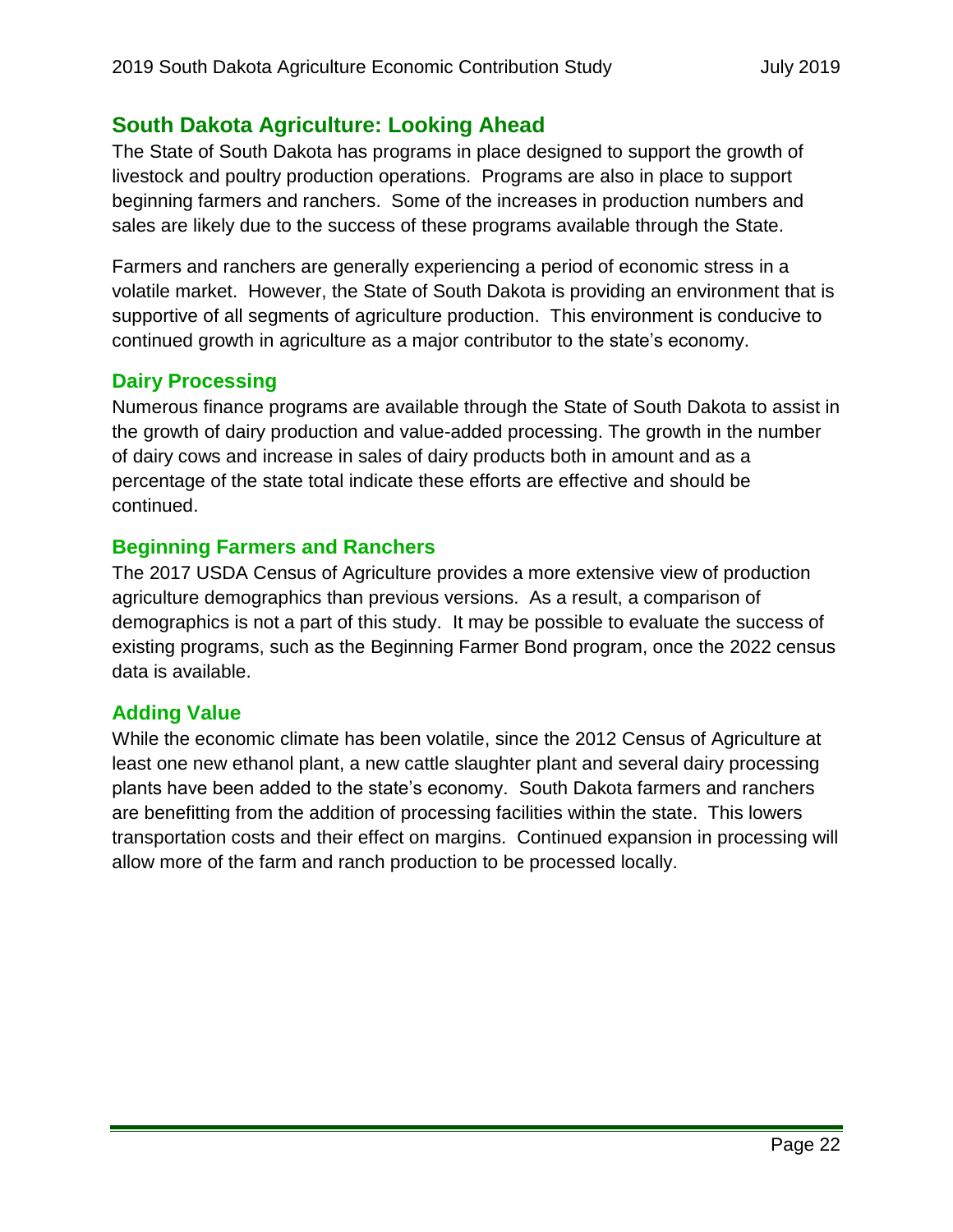# <span id="page-22-0"></span>**Appendix A, IMPLAN Aggregation Scheme**

|                    |                                                               | <b>Aggregated</b>    |
|--------------------|---------------------------------------------------------------|----------------------|
| <b>IMPLAN Code</b> | <b>Industry Description</b>                                   | <b>Industry</b>      |
| 1                  | Oilseed farming                                               | Crops                |
| $\overline{2}$     | Grain farming                                                 | Crops                |
| 3                  | Vegetable and melon farming                                   | Crops                |
| 4                  | Fruit farming                                                 | Crops                |
| 5                  | Tree nut farming                                              | Crops                |
| 6                  | Greenhouse, nursery, and floriculture production              | Crops                |
| $\overline{7}$     | <b>Tobacco farming</b>                                        | Crops                |
| 8                  | Cotton farming                                                | Crops                |
| 9                  | Sugarcane and sugar beet farming                              | Crops                |
| 10                 | All other crop farming                                        | Crops                |
| 15                 | Forestry, forest products, and timber tract production        | Crops                |
| 16                 | <b>Commercial logging</b>                                     | Crops                |
| 67                 | Flour milling                                                 | Crops                |
| 68                 | Rice milling                                                  | Crops                |
| 69                 | Malt manufacturing                                            | Crops                |
| 70                 | Wet corn milling                                              | Crops                |
| 71                 | Soybean and other oilseed processing                          | Crops                |
| 74                 | Beet sugar manufacturing                                      | Crops                |
| 75                 | Sugar cane mills and refining                                 | Crops                |
| 81                 | Canned fruits and vegetables manufacturing                    | Crops                |
| 82                 | <b>Canned specialties</b>                                     | Crops                |
| 83                 | Dehydrated food products manufacturing                        | Crops                |
| 11                 | Beef cattle ranching and farming                              | Livestock            |
| 12                 | Dairy cattle and milk production                              | Livestock            |
| 13                 | Poultry and egg production                                    | Livestock            |
| 14                 | Animal production, except cattle and poultry and eggs         | Livestock            |
| 17                 | <b>Commercial fishing</b>                                     | Livestock            |
| 18                 | Commercial hunting and trapping                               | Livestock            |
| 84                 | Fluid milk manufacturing                                      | Livestock            |
| 85                 | Creamery butter manufacturing                                 | Livestock            |
| 86                 | <b>Cheese manufacturing</b>                                   | Livestock            |
| 87                 | Dry, condensed, and evaporated dairy product<br>manufacturing | Livestock            |
| 88                 | Ice cream and frozen dessert manufacturing                    | Livestock            |
| 89                 | Animal, except poultry, slaughtering                          | Livestock            |
| 90                 | Meat processed from carcasses                                 | Livestock            |
| 91                 | Rendering and meat byproduct processing                       | Livestock            |
| 92                 | Poultry processing                                            | Livestock            |
| 93                 | Seafood product preparation and packaging                     | Livestock            |
| 19                 | Support activities for agriculture and forestry               | Other<br>Agriculture |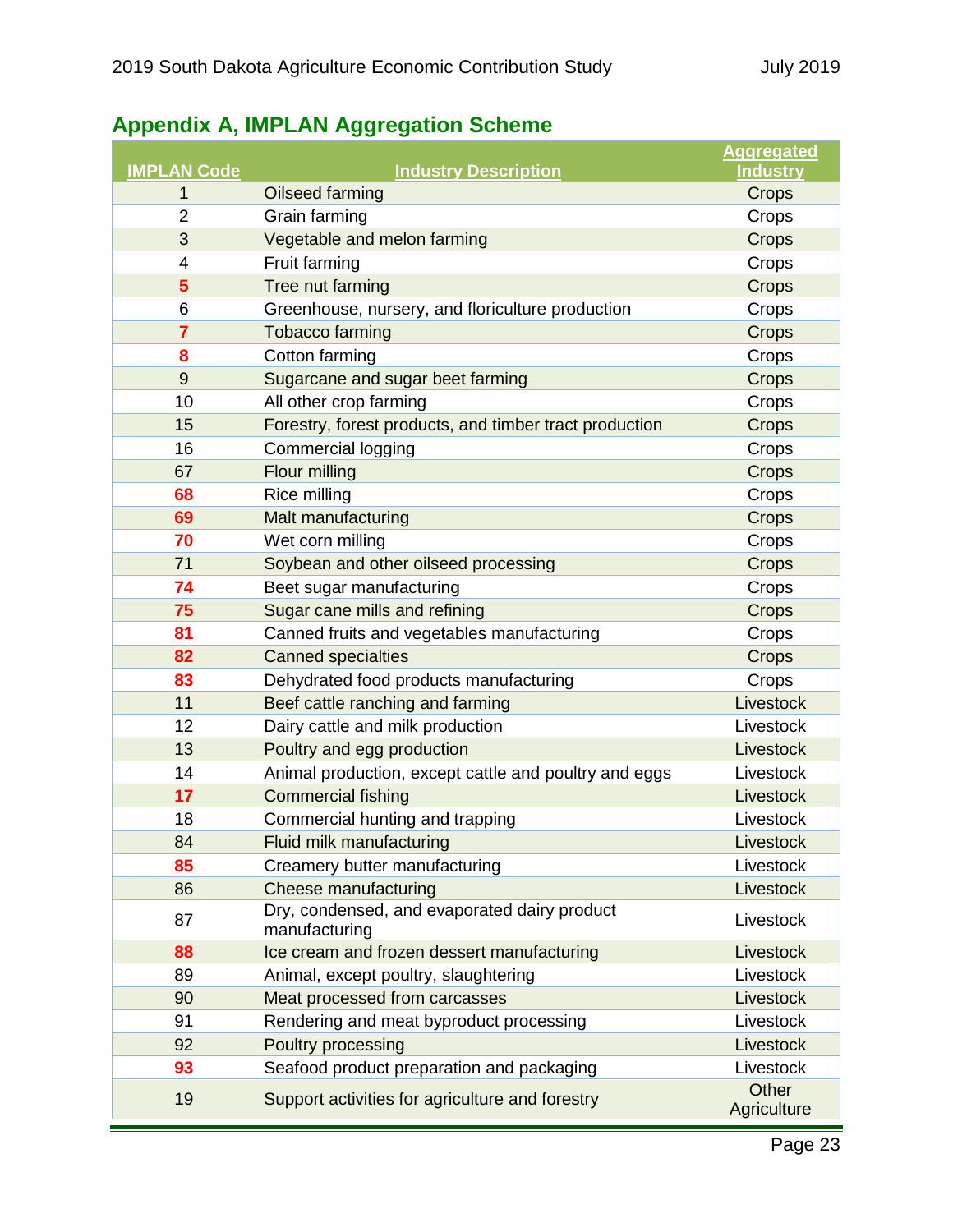| 33  | Potash, soda, and borate mineral mining                | Other<br>Agriculture |
|-----|--------------------------------------------------------|----------------------|
| 34  | Phosphate rock mining                                  | Other                |
|     |                                                        | Agriculture          |
| 35  | Other chem and fert mineral mining                     | Other                |
|     |                                                        | Agriculture          |
| 65  | Dog and cat food manufacturing                         | Other                |
|     |                                                        | Agriculture          |
| 66  | Other animal food manufacturing                        | Other                |
|     |                                                        | Agriculture<br>Other |
| 72  | Fats and oils refining and blending                    | Agriculture          |
|     |                                                        | Other                |
| 73  | Breakfast cereal manufacturing                         | Agriculture          |
|     |                                                        | Other                |
| 76  | Nonchocolate confectionery manufacturing               | Agriculture          |
|     | Chocolate and confectionery manufacturing from cacao   | Other                |
| 77  | beans                                                  | Agriculture          |
| 78  | Confectionery manufacturing from purchased chocolate   | Other                |
|     |                                                        | Agriculture          |
| 79  | Frozen fruits, juices and vegetables manufacturing     | Other                |
|     |                                                        | Agriculture          |
| 80  | Frozen specialties manufacturing                       | Other                |
|     |                                                        | Agriculture          |
| 94  | Bread and bakery product, except frozen, manufacturing | Other<br>Agriculture |
|     |                                                        | Other                |
| 95  | Frozen cakes and other pastries manufacturing          | Agriculture          |
|     |                                                        | Other                |
| 96  | Cookie and cracker manufacturing                       | Agriculture          |
|     |                                                        | Other                |
| 97  | Dry pasta, mixes, and dough manufacturing              | Agriculture          |
| 98  | Tortilla manufacturing                                 | Other                |
|     |                                                        | Agriculture          |
| 99  | Roasted nuts and peanut butter manufacturing           | Other                |
|     |                                                        | Agriculture          |
| 100 | Other snack food manufacturing                         | Other                |
|     |                                                        | Agriculture<br>Other |
| 101 | Coffee and tea manufacturing                           | Agriculture          |
|     |                                                        | Other                |
| 102 | Flavoring syrup and concentrate manufacturing          | Agriculture          |
|     |                                                        | Other                |
| 103 | Mayonnaise, dressing, and sauce manufacturing          | Agriculture          |
|     |                                                        | Other                |
| 104 | Spice and extract manufacturing                        | Agriculture          |
| 105 | All other food manufacturing                           | Other                |
|     |                                                        | Agriculture          |
| 106 | Bottled and canned soft drinks & water                 | Other                |
|     |                                                        | Agriculture          |